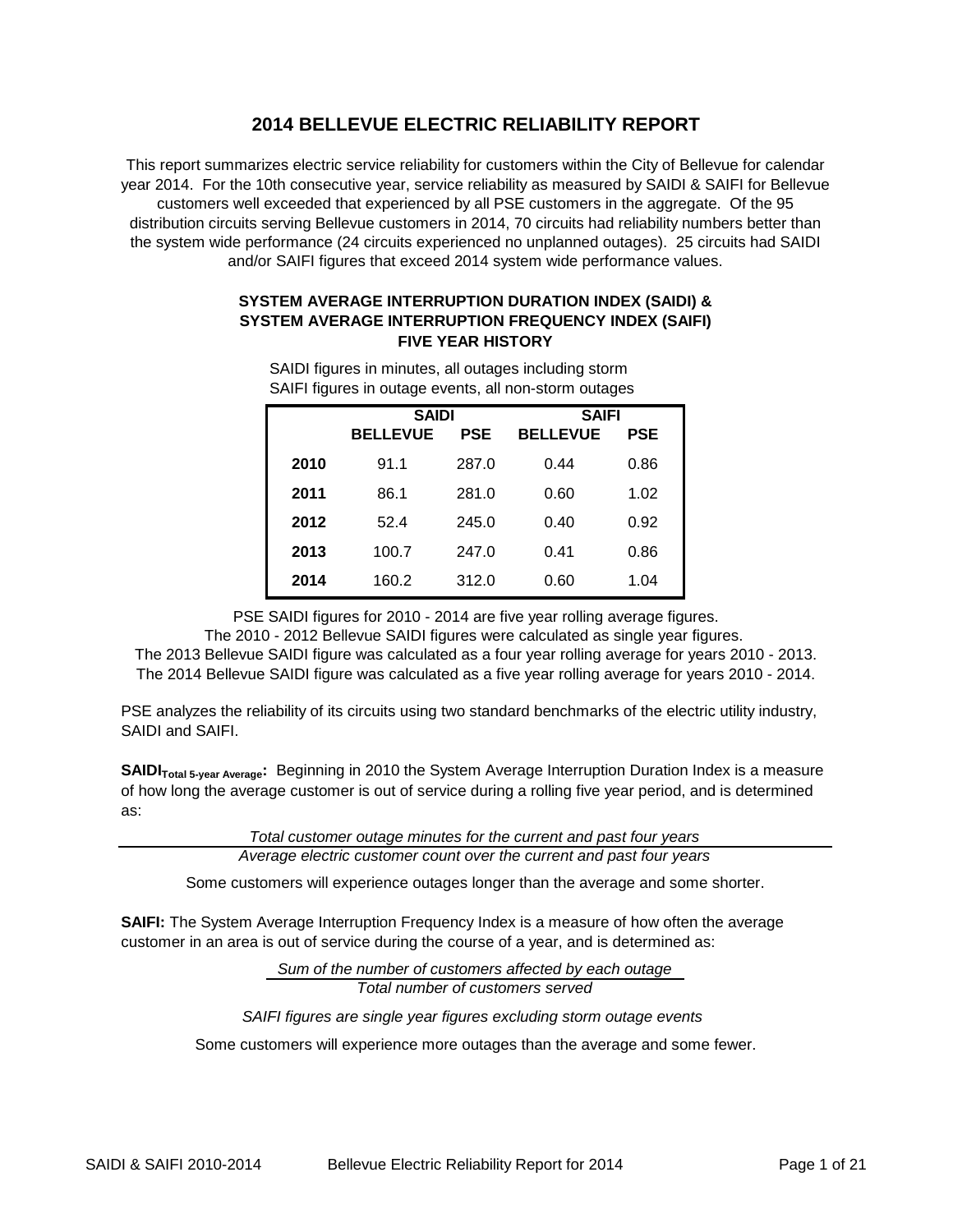## **CIRCUITS THAT EXCEEDED PSE SYSTEM SAIDI AND/OR SAIFI BY YEAR 2010 - 2014**

During the 2010-2014 five year period 65 circuits serving customers in Bellevue performed below system wide performance in one or more years. Of these 65 circuits...

- 43 (64%) circuits performed below system wide performance once in five years
- 13 (19%) circuits performed below system wide performance twice in five years
- 10 (15%) circuits performed below system wide performance in three of the five years
- 1 (1%) circuit performed below system wide performance in four of the five years

Performance for years 2010 - 2012 use single year SAIDI figures. Performance for years 2013 and 2014 use four year average (2010 - 2013) and five year average (2010 - 2015) SAIDI figures respectively.

|                | <b>Repeat Counts</b> |                       |  |                |                |                |                |
|----------------|----------------------|-----------------------|--|----------------|----------------|----------------|----------------|
| <b>CIRCUIT</b> | 2010 2011            | 2012 2013 2014        |  | $\mathbf{1}$   | $\overline{2}$ | 3              | $\overline{4}$ |
| <b>ARD-11</b>  | <b>NOT IN</b>        |                       |  | $\overline{1}$ |                |                |                |
| <b>ARD-13</b>  | <b>SERVICE</b>       |                       |  | $\mathbf 1$    |                |                |                |
| <b>ARD-15</b>  |                      |                       |  | $\mathbf{1}$   |                |                |                |
| <b>BTR-14</b>  |                      |                       |  |                | $\mathbf{1}$   |                |                |
| <b>BTR-21</b>  |                      |                       |  | $\mathbf 1$    |                |                |                |
| <b>BTR-22</b>  |                      |                       |  |                |                |                | 1              |
| <b>CEN-11</b>  |                      |                       |  |                | 1              |                |                |
| <b>CEN-12</b>  |                      |                       |  | $\mathbf 1$    |                |                |                |
| <b>CEN-13</b>  |                      |                       |  | $\overline{1}$ |                |                |                |
| <b>CEN-14</b>  |                      |                       |  |                | $\mathbf 1$    |                |                |
| $CLY-23$       |                      |                       |  | $\overline{1}$ |                |                |                |
| <b>CLY-25</b>  |                      |                       |  | $\mathbf{1}$   |                |                |                |
| <b>CLY-27</b>  |                      |                       |  |                |                | 1              |                |
| <b>COL-22</b>  |                      |                       |  | $\overline{1}$ |                |                |                |
| <b>COL-25</b>  |                      |                       |  | $\overline{1}$ |                |                |                |
| COL-26         |                      |                       |  |                |                | $\mathbf{1}$   |                |
| <b>EGT-11</b>  |                      |                       |  | $\overline{1}$ |                |                |                |
| <b>EGT-13</b>  |                      |                       |  |                | 1              |                |                |
| <b>EGT-15</b>  |                      |                       |  |                | $\mathbf{1}$   |                |                |
| <b>EGT-16</b>  |                      |                       |  | 1              |                |                |                |
| <b>EGT-25</b>  |                      |                       |  |                | $\mathbf{1}$   |                |                |
| <b>EGT-26</b>  |                      |                       |  | 1              |                |                |                |
| <b>EGT-27</b>  |                      |                       |  | $\overline{1}$ |                |                |                |
| <b>EGT-28</b>  |                      |                       |  | $\mathbf 1$    |                |                |                |
| $EVE-23$       |                      |                       |  |                |                | $\overline{1}$ |                |
| $FAC-12$       |                      |                       |  | $\overline{1}$ |                |                |                |
| <b>FAC-14</b>  |                      |                       |  | $\mathbf{1}$   |                |                |                |
| <b>FAC-24</b>  |                      |                       |  | 1              |                |                |                |
| $GOO-13$       |                      |                       |  | $\overline{1}$ |                |                |                |
| <b>HAZ-13</b>  |                      |                       |  | $\overline{1}$ |                |                |                |
| <b>INT-15</b>  |                      | <b>NOT IN SERVICE</b> |  | $\overline{1}$ |                |                |                |
| <b>INT-16</b>  |                      |                       |  | 1              |                |                |                |
| <b>KWH-22</b>  |                      |                       |  | $\overline{1}$ |                |                |                |
| <b>KWH-23</b>  |                      |                       |  | 1              |                |                |                |
| <b>KWH-25</b>  |                      |                       |  |                |                | $\mathbf 1$    |                |
| <b>KWH-26</b>  |                      |                       |  | $\mathbf 1$    |                |                |                |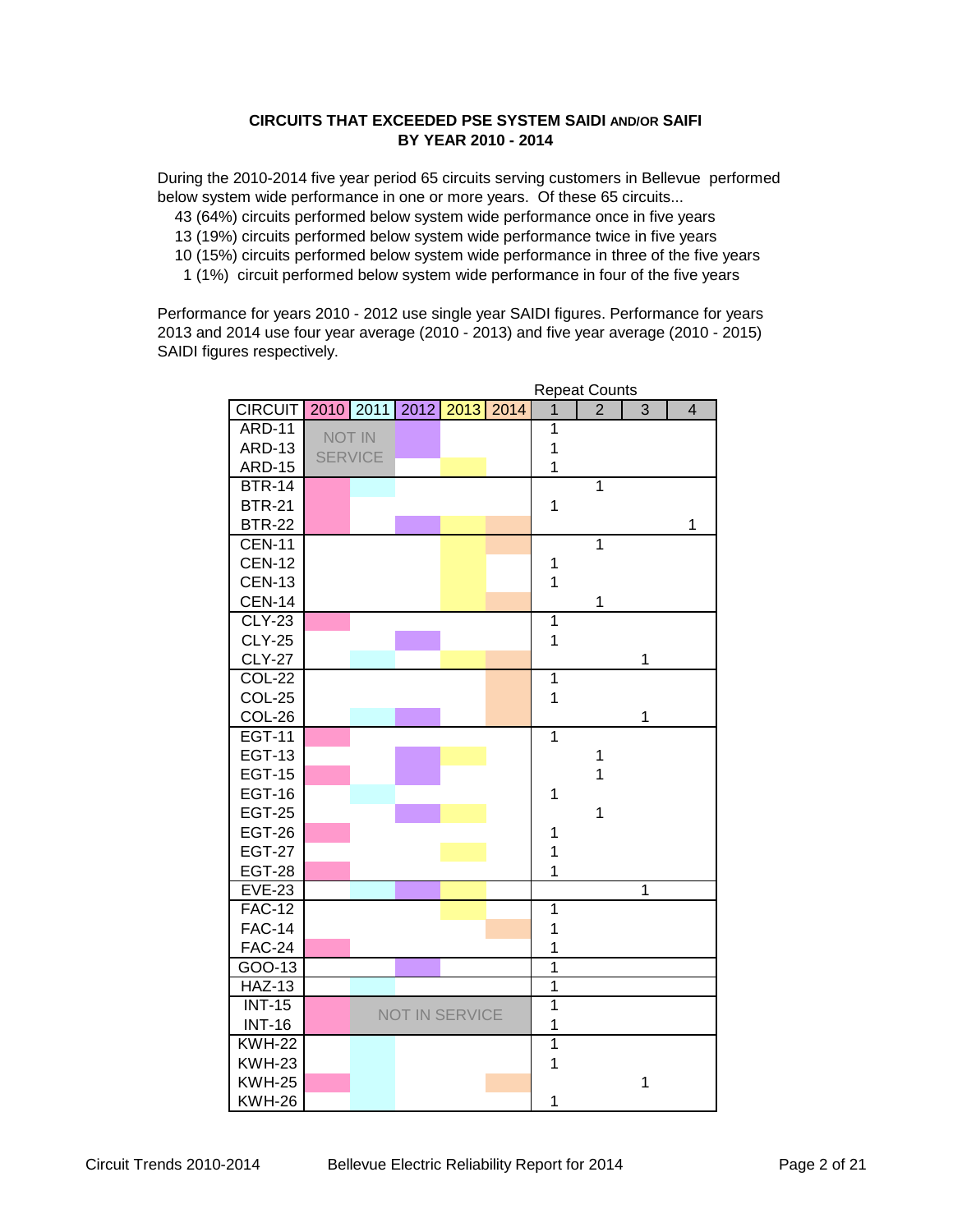| <b>LHL-22</b> |      |      |      |      |      |                |                | $\overline{1}$ |              |
|---------------|------|------|------|------|------|----------------|----------------|----------------|--------------|
| <b>LHL-23</b> |      |      |      |      |      |                | $\mathbf 1$    |                |              |
| <b>LHL-25</b> |      |      |      |      |      | $\mathbf 1$    |                |                |              |
| <b>LHL-26</b> |      |      |      |      |      |                | 1              |                |              |
| $LOC-32$      |      |      |      |      |      | $\mathbf 1$    |                |                |              |
| $LOC-34$      |      |      |      |      |      | $\mathbf 1$    |                |                |              |
| $LOC-35$      |      |      |      |      |      | $\mathbf 1$    |                |                |              |
| <b>MED-35</b> |      |      |      |      |      | $\overline{1}$ |                |                |              |
| MED-36        |      |      |      |      |      |                | $\mathbf 1$    |                |              |
| <b>MLK-12</b> |      |      |      |      |      | $\overline{1}$ |                |                |              |
| <b>MLK-13</b> |      |      |      |      |      | $\mathbf{1}$   |                |                |              |
| <b>MLK-15</b> |      |      |      |      |      | $\mathbf{1}$   |                |                |              |
| <b>NOB-12</b> |      |      |      |      |      | $\overline{1}$ |                |                |              |
| <b>NOB-22</b> |      |      |      |      |      | $\mathbf{1}$   |                |                |              |
| <b>NOB-24</b> |      |      |      |      |      | $\mathbf 1$    |                |                |              |
| <b>NRU-14</b> |      |      |      |      |      | $\overline{1}$ |                |                |              |
| <b>NRU-23</b> |      |      |      |      |      |                | $\mathbf 1$    |                |              |
| <b>NRU-25</b> |      |      |      |      |      | 1              |                |                |              |
| <b>NRU-27</b> |      |      |      |      |      | $\overline{1}$ |                |                |              |
| <b>OVE-12</b> |      |      |      |      |      |                |                | $\overline{1}$ |              |
| <b>OVE-15</b> |      |      |      |      |      | $\mathbf{1}$   |                |                |              |
| <b>PHA-13</b> |      |      |      |      |      |                |                | $\overline{1}$ |              |
| <b>PHA-15</b> |      |      |      |      |      |                | $\mathbf 1$    |                |              |
| <b>PHA-16</b> |      |      |      |      |      |                |                | $\mathbf{1}$   |              |
| <b>PHA-17</b> |      |      |      |      |      | 1              |                |                |              |
| <b>SBE-22</b> |      |      |      |      |      |                | $\overline{1}$ |                |              |
| <b>SBE-23</b> |      |      |      |      |      | $\mathbf 1$    |                |                |              |
| <b>SOM-13</b> |      |      |      |      |      |                |                | 1              |              |
| <b>SOM-15</b> |      |      |      |      |      |                |                | $\overline{1}$ |              |
| <b>SOM-16</b> |      |      |      |      |      |                | $\mathbf 1$    |                |              |
| <b>SOM-17</b> |      |      |      |      |      | $\mathbf{1}$   |                |                |              |
| <b>Totals</b> | 22   | 17   | 19   | 20   | 25   | 43             | 13             | 10             | $\mathbf{1}$ |
|               | 2010 | 2011 | 2012 | 2013 | 2014 | 64%            | 19%            | 15%            | $1\%$        |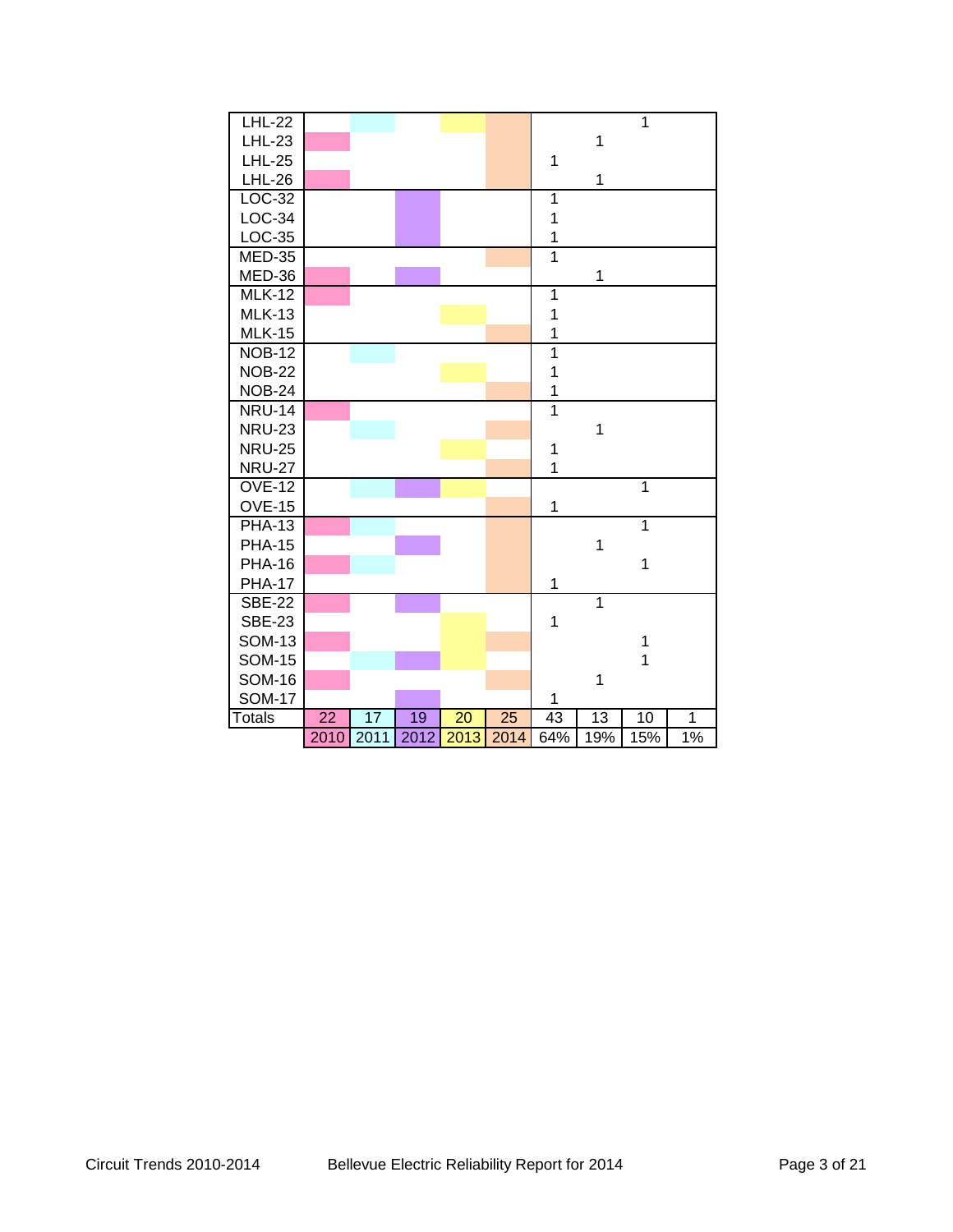|                | <b>CIRCUITS THAT EXCEED 2014 PSE</b><br><b>SYSTEM SAIDI AND/OR SAIFI</b><br>SQI: SAIDI = 320 SAIFI = 1.30 |              |                                                                                                                                                                                                                                                                                                                                                                                                                    |                                                                                                                                                                                                                                            |                                                                                                                         |
|----------------|-----------------------------------------------------------------------------------------------------------|--------------|--------------------------------------------------------------------------------------------------------------------------------------------------------------------------------------------------------------------------------------------------------------------------------------------------------------------------------------------------------------------------------------------------------------------|--------------------------------------------------------------------------------------------------------------------------------------------------------------------------------------------------------------------------------------------|-------------------------------------------------------------------------------------------------------------------------|
|                | <b>PSE: SAIDI = 312 SAIFI = 1.04</b>                                                                      |              | Notes: SAIDI figures reflect all outages, scheduled & unscheduled, including storm; SAIFI figures reflect all non-storm outages, scheduled & unscheduled                                                                                                                                                                                                                                                           |                                                                                                                                                                                                                                            |                                                                                                                         |
|                | Bellevue: $SAIDI = 160.2$ $SAIFI = 0.60$                                                                  |              | PSE & Bellevue SAIDI are five year rolling average figures for the period 2010 - 2014.                                                                                                                                                                                                                                                                                                                             |                                                                                                                                                                                                                                            |                                                                                                                         |
| <b>CIRCUIT</b> | <b>SAIDI</b>                                                                                              | <b>SAIFI</b> | 2014 Events Comments                                                                                                                                                                                                                                                                                                                                                                                               | 2014 Actions & Projects (completed)                                                                                                                                                                                                        | 2015 Actions & Projects (planned                                                                                        |
|                | Circuits with planned 2015 actions or investigations                                                      |              |                                                                                                                                                                                                                                                                                                                                                                                                                    |                                                                                                                                                                                                                                            |                                                                                                                         |
| <b>BTR-22</b>  | 694.8                                                                                                     | 0.60         | Two storm events contributed 95% of the 2014 SAIDI minutes. A portion of this circuit travel through an undeveloped<br>segment of King County Parks where PSE has an overhead easement.                                                                                                                                                                                                                            | Damaged overhead feeder lines were inspected and repaired.                                                                                                                                                                                 | PSE has developed a project to und<br>wire on the remaining segment.                                                    |
| <b>OVE-15</b>  | 524.0                                                                                                     | 0.36         | The Overlake Substation was taken out of service for planned upgrades. During this time OVE-15 was tied to MED-35<br>served from the Medina Substation. Two storm event tree caused outages contributed 95% of the 2014 SAIDI minutes.                                                                                                                                                                             | Overlake substation upgrades were completed and the distribution circuitry was restored to normal. A project was<br>developed in 2013 to replace the overhead wire on Overlake Drive with tree wire. The project was designed in 2014.     | Final design and permitting for the o<br>construction.                                                                  |
| <b>NRU-23</b>  | 483.2                                                                                                     | 0.06         | During a storm event large vegetation fell in to the Northrup Substation isolating of the substation from the transmission<br>line. The substation transformer bank had to be isolated and tested before being placed back in service. Crew resource<br>priority affected testing and restoration of the substation. This storm event contributed 75% of the total circuit 2014 SAIDI<br>minutes for this circuit. | A decision was taken to develop a new landscape plan to remove danger trees from around Northrup Substation.                                                                                                                               | PSE plans to engage the Bridle Trai<br>from around Northrup Substation.                                                 |
| <b>NRU-27</b>  | 357.1                                                                                                     | 1.21         | During a storm event vegetation surrounding the substation fell in to the distribution side of the bus shorting out the high<br>side fuse. The substation transformer bank had to be isolated and tested before being placed back in service. This<br>event contributed 75% of the total circuit 2014 SAIDI minutes.                                                                                               | A decision was taken to develop a new landscape plan to remove danger trees from around Northrup Substation.                                                                                                                               | PSE plans to engage the Bridle Trai<br>from around Northrup Substation.                                                 |
| <b>LHL-22</b>  | 282.3                                                                                                     | 3.18         | A tree limb fell into the radial transmission line feeding Lake Hills Substation. The tranmission line was deenergized to<br>allow safe removal of the limb resulting in a brief outage at Lake Hills Substation and all distribution circuits. This outage<br>together with two additional tree cause circuit outages contributed 94% of SAIFI which caused this circuit to exceed the<br>companywide figure.     | The transmission line was reenergized after removal of the tree limb restoring service to the substation and circuits.<br>PSE developed two projects to install tree wire in sections of overhead feeder.                                  | PSE is currently permitting a new tra<br>to keep the Lake Hills substation in s<br>Two feeder tree wire projects are ex |
| <b>LHL-25</b>  | 207.0                                                                                                     | 3.40         | A tree limb fell into the radial transmission line feeding Lake Hills Substation. The tranmission line was deenergized to<br>allow safe removal of the limb resulting in a brief outage at Lake Hills Substation and all distribution circuits. This outage<br>together with two additional large ourtages contribute 61% of SAIFI.                                                                                | The transmission line was reenergized after removal of the tree limb restoring service to the substation and circuits.<br>Begun in 2014 PSE is undertaking a multi-year project to replace older 1/0 cable systems in the Crossroads area. | PSE is currently permitting a new tra<br>to keep the Lake Hills substation in s<br>Underground cables in the crossroa   |
| <b>LHL-23</b>  | 83.7                                                                                                      | 1.23         | A tree limb fell into the radial transmission line feeding Lake Hills Substation. The tranmission line was deenergized to<br>allow safe removal of the limb resulting in a brief outage at Lake Hills Substation and all distribution circuits contributing<br>81% of SAIFI which caused this circuit to exceed the companywide figure.                                                                            | The transmission line was reenergized after removal of the tree limb restoring service to the substation and circuits.                                                                                                                     | PSE is currently permitting a new tra<br>to keep the Lake Hills substation in s                                         |
| $LHL-26$       | 52.6                                                                                                      | 1.18         | A tree limb fell into the radial transmission line feeding Lake Hills Substation. The tranmission line was deenergized to<br>allow safe removal of the limb resulting in a brief outage at Lake Hills Substation and all distribution circuits contributing<br>85% of SAIFI which caused this circuit to exceed the companywide figure.                                                                            | The transmission line was reenergized after removal of the tree limb restoring service to the substation and circuits.                                                                                                                     | PSE is currently permitting a new tra<br>to keep the Lake Hills substation in s                                         |
|                |                                                                                                           |              | Circuits with completed 2014 actions - no additional corrective action required                                                                                                                                                                                                                                                                                                                                    |                                                                                                                                                                                                                                            |                                                                                                                         |
| <b>KWH-25</b>  | 443.5                                                                                                     | 0.07         | Two storm events contributed 98% of the 2014 SAIDI minutes. In both events tree limbs fell into overhead lines along NE Damaged overhead feeder lines were inspected and repaired.<br>24th ST causing circuit outages.                                                                                                                                                                                             |                                                                                                                                                                                                                                            | PSE Planning will monitor circuit per                                                                                   |
| <b>SOM-16</b>  | 386.0                                                                                                     | 1.76         | Two storm events contributed 93% of the 2014 SAIDI minutes.<br>A tree fell into the feeder at Coal Creek PWKY and Factoria BLVD causing a circuit outage.                                                                                                                                                                                                                                                          | Damaged overhead feeder lines were inspected and repaired.                                                                                                                                                                                 | PSE Planning will monitor circuit per                                                                                   |
| MED-35         | 339.6                                                                                                     | 0.17         | The Overlake Substation was taken out of service for planned upgrades. During this time OVE-15 was tied to MED-35<br>served from the Medina Substation. Two storm event tree caused outages in the OVE-15 circuit contributed 95% of the<br>2014 SAIDI minutes.                                                                                                                                                    | Overlake substation upgrades were completed and the distribution circuitry was restored to normal.                                                                                                                                         |                                                                                                                         |
| <b>CLY-27</b>  | 168.1                                                                                                     | 1.39         | Equipment failure in the primary distribution system caused a circuit outage contributing 70% of SAIFI which caused this<br>circuit to exceed the companywide figure.                                                                                                                                                                                                                                              | The failed equipment was replaced.                                                                                                                                                                                                         |                                                                                                                         |
| <b>NOB-24</b>  | 160.4                                                                                                     | 1.41         | A crew was cutting 4" conduit to reroute to a new j-box for a new customer and the saw accidentally cut into a conduit with<br>the North Bellevue 24 feeder                                                                                                                                                                                                                                                        | The system was isolated and customer's power was restored. PSE went back and replaced the compromised cables.                                                                                                                              |                                                                                                                         |
| <b>COL-26</b>  | 136.1                                                                                                     | 1.51         | A squirrel contact with the substation 12.5kV buss tripped the substation transformer bank off-line contributing 66% of<br>SAIFI which caused this circuit to exceed the companywide figure.                                                                                                                                                                                                                       | The substation bank was tested and reenergized. Animal guards could not be practically installed in the contact area.                                                                                                                      |                                                                                                                         |
| <b>COL-22</b>  | 96.7                                                                                                      | 1.50         | A squirrel contact with the substation 12.5kV buss tripped the substation transformer bank off-line contributing 67% of<br>SAIFI which caused this circuit to exceed the companywide figure.                                                                                                                                                                                                                       | The substation bank was tested and reenergized. Animal guards could not be practically installed in the contact area.                                                                                                                      |                                                                                                                         |
| <b>CEN-14</b>  | 82.3                                                                                                      | 1.06         | A crow contact with the substation 12.5kV buss tripped the substation transformer bank off-line contributing 95 % of SAIFI Animal guards were installed over the B phase buss to prevent future contact. The substation bank w<br>which caused this circuit to exceed the companywide figure.                                                                                                                      | reenergized.                                                                                                                                                                                                                               |                                                                                                                         |
| <b>CEN-11</b>  | 67.4                                                                                                      | 1.22         | A crow contact with the substation 12.5kV buss tripped the substation transformer bank off-line contributing 82% of SAIFI<br>which caused this circuit to exceed the companywide figure.                                                                                                                                                                                                                           | Animal guards were installed over the B phase buss to prevent future contact. The substation bank was tested and<br>reenergized.                                                                                                           |                                                                                                                         |

The substation bank was tested and reenergized. Animal guards could not be practically installed in the contact area.

loped a project to underground the segment of feeder with the worst reliability exposure and place tree naining segment.

nd permitting for the overhead tree wire project along Overlake drive is planned for completion for 2016

A decision was taken to develop and Northrup Substandane plan arround Northrup Substantian. Position. Prom around the Bridle Trails neighborhood and City to develop a new landscape plan to remove danger trees orthrup Substation.

engage the Bridle Trails neighborhood and City to develop a new landscape plan to remove danger trees orthrup Substation.

Iy permitting a new transmission line between Lake Hills and Phantom Lake substations which will be able ke Hills substation in service in future similar events. e wire projects are expected to be constructed in 2015.

tly permitting a new transmission line between Lake Hills and Phantom Lake substations which will be able the Hills substation in service in future similar events.

cables in the crossroads area continue to be replaced in 2015 and likely beyond.

ly permitting a new transmission line between Lake Hills and Phantom Lake substations which will be able  $\frac{1}{2}$  Hills substation in service in future similar events.

tly permitting a new transmission line between Lake Hills and Phantom Lake substations which will be able ke Hills substation in service in future similar events.

will monitor circuit performance and look for additional opportunities for circuit reliability upgrades.

will monitor circuit performance and look for additional opportunities for circuit reliability upgrades.

itly permitting a new transmission line between Lake Hills and Phantom Lake substations which will be able to antom Lake substation in service in future similar events.

ntly permitting a new transmission line between Lake Hills and Phantom Lake substations which will be able the mantom Lake substation in service in future similar events.

ntly permitting a new transmission line between Lake Hills and Phantom Lake substations which will be able to keep the Rake substation in service in future similar events.

Intereduce of an overhead problem impacting this circuit in the last 5 years. PSE Planning will continue e performance of this circuit.

.<br>
Itly permitting a new transmission line between Lake Hills and Phantom Lake substations which will be able to keep the Ree substation in service in future similar events.

| COL-25                                              | 62.6  | 1.06 | SAIFI which caused this circuit to exceed the companywide figure.                                                                                                                                                                                                                                                                                                          |                                                                                                                                               |                                    |
|-----------------------------------------------------|-------|------|----------------------------------------------------------------------------------------------------------------------------------------------------------------------------------------------------------------------------------------------------------------------------------------------------------------------------------------------------------------------------|-----------------------------------------------------------------------------------------------------------------------------------------------|------------------------------------|
| Circuits for which no corrective action is required |       |      |                                                                                                                                                                                                                                                                                                                                                                            |                                                                                                                                               |                                    |
| <b>SOM-13</b>                                       | 329.7 | 0.14 | No significant events occurred on this circuit in 2014. Circuit SAIDI remains above SQI threshold due to 2013 outage<br>events.                                                                                                                                                                                                                                            |                                                                                                                                               |                                    |
| <b>PHA-13</b>                                       | 133.6 | 1.36 | While isolating the College Substation bank transformer the crew inadvertently activated the automatic transmission<br>switching scheme which deenergized the radial transmission line to Phantom Lake Substation resulting in a two minute<br>substation outage at Phantom Lake, contributing 74% of SAIFI which caused this circuit to exceed the companywide<br>figure. | The PSE Load office remotely switched and reenergized the transmission line restoring service to Phantom Lake<br>Substation within 2 minutes. | PSE is curren<br>to keep the Pl    |
| <b>PHA-16</b>                                       | 128.7 | 1.06 | While isolating the College Substation bank transformer the crew inadvertently activated the automatic transmission<br>switching scheme which deenergized the radial transmission line to Phantom Lake Substation resulting in a two minute<br>substation outage at Phantom Lake, contributing 94% of SAIFI which caused this circuit to exceed the companywide<br>figure. | The PSE Load office remotely switched and reenergized the transmission line restoring service to Phantom Lake<br>Substation within 2 minutes. | PSE is curren<br>to keep the Pl    |
| <b>PHA-17</b>                                       | 128.5 | 1.06 | While isolating the College Substation bank transformer the crew inadvertently activated the automatic transmission<br>switching scheme which deenergized the radial transmission line to Phantom Lake Substation resulting in a two minute<br>substation outage at Phantom Lake, contributing 94% of SAIFI which caused this circuit to exceed the companywide<br>figure. | The PSE Load office remotely switched and reenergized the transmission line restoring service to Phantom Lake<br>Substation within 2 minutes. | PSE is curren<br>to keep the Pl    |
| <b>MLK-15</b>                                       | 63.2  | 1.18 | A tree fell into the overhead feeder causing an outage contributing 80% of SAIFI which caused this circuit to exceed the<br>companywide figure.                                                                                                                                                                                                                            | The tree was removed and the circuit restored.                                                                                                | This is the firs<br>to monitor the |
| <b>PHA-15</b>                                       | 62.4  | 1.05 | While isolating the College Substation bank transformer the crew inadvertently activated the automatic transmission<br>switching scheme which deenergized the radial transmission line to Phantom Lake Substation resulting in a two minute<br>substation outage at Phantom Lake, contributing 95% of SAIFI which caused this circuit to exceed the companywide<br>figure. | The PSE Load office remotely switched and reenergized the transmission line restoring service to Phantom Lake<br>Substation within 2 minutes. | PSE is curren<br>to keep the Pl    |
| <b>FAC-14</b>                                       | 39.1  | 1.79 | Three planned outages for customer requested work at Factoria Mall contributed 100% of SAIFI which caused this circuit<br>to exceed the companywide figure.                                                                                                                                                                                                                |                                                                                                                                               |                                    |

**Figure exceeded PSE system wide average figure** 

Figure exceeding system wide average and Service Qaulity Index

Circuits That Exceed 2014 **Exceed 2014** Bellevue Electric Reliability Report for 2014 **Bellevue Electric Reliability Report for 2014** Page 4 of 21 SAIFI figure results in part from circuit outages due 2014 transmission or substation outage

COL-25 62.6 1.06 A squirrel contact with the substation 12.5kV buss tripped the substation transformer bank off-line contributing 94% of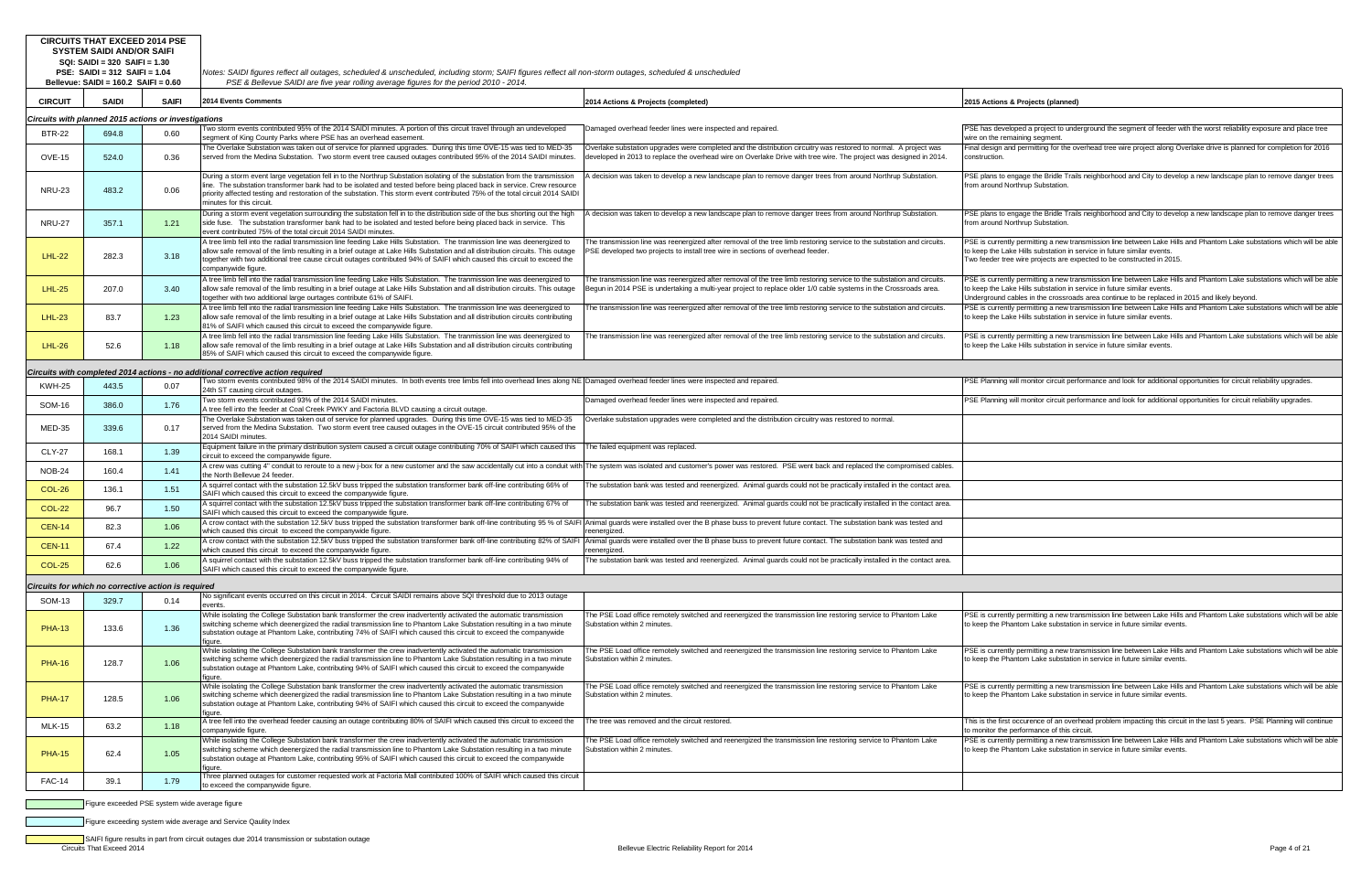## **2014 PERFORMANCE FOR CIRCUITS SERVING BELLEVUE**

|                | 2014                                     | 2014                       | 2014                 | 2010-2014    |                                 |
|----------------|------------------------------------------|----------------------------|----------------------|--------------|---------------------------------|
|                | <b>CUSTOMERS</b>                         | <b>UNPLANNED</b>           | <b>OUTAGE</b>        | 5 YEAR       | 2014                            |
| <b>CIRCUIT</b> | (METERS)                                 | OUTAGES <sup>1</sup>       | MINUTES <sup>1</sup> | $S$ AIDI $2$ | SAIFI <sup>2</sup>              |
|                | 2014 PSE Companywide performance figures |                            |                      | 312          | 1.04                            |
| ARD-11         | 57                                       | 2                          | 10,560               | 104.95       | 0.84<br>$\overline{\mathbf{4}}$ |
| <b>ARD-13</b>  | 653                                      | $\mathbf 0$                | 0                    | 100.75       | 0                               |
| <b>ARD-15</b>  | 1,290                                    | 3                          | 2,526                | 151.44       | 0.07                            |
| ARD-43         | 10                                       | 0                          | 0                    | 0            | 0                               |
| <b>BTR-14</b>  | 1,155                                    | $\overline{2}$             | 49,860               | 46.85        | 0.19                            |
| <b>BTR-21</b>  | 1,116                                    | 10                         | 213,023              | 60.82        | 0.92                            |
| <b>BTR-22</b>  | 646                                      | 12                         | 70,605               | 694.79       | 0.60                            |
| <b>BTR-23</b>  | 643                                      | 0<br>3                     | 0                    | 23.93        | 0                               |
| <b>CEN-11</b>  | 36                                       | $\overline{2}$<br>3        | 5,968                | 67.35        | 1.22                            |
| <b>CEN-12</b>  | 203                                      | 1<br>3                     | 19,600               | 66.90        | 1.03                            |
| <b>CEN-13</b>  | 6                                        | 1<br>3                     | 522                  | 72.17        | 1.00                            |
| <b>CEN-14</b>  | 175                                      | $\overline{2}$             | 7,868                | 82.34        | 1.06                            |
| <b>CEN-22</b>  | 1                                        | 0                          | 0                    | 0            | 0                               |
| <b>CEN-25</b>  | 866                                      | $\overline{\mathbf{c}}$    | 151,403              | 252.54       | 1.03                            |
| <b>CLY-22</b>  | 347                                      | 0                          | 0                    | 0            | 0                               |
| <b>CLY-23</b>  | 641                                      | 5                          | 62,449               | 112.35       | 0.43                            |
| <b>CLY-25</b>  | 1,521                                    | 6                          | 51,509               | 38.65        | 0.23                            |
| <b>CLY-26</b>  | 1,217                                    | 9                          | 12,600               | 71.92        | 0.09                            |
| <b>CLY-27</b>  | 727                                      | 4                          | 197,441              | 168.10       | 1.39                            |
| <b>COL-22</b>  | $\overline{2}$                           | 3<br>1                     | 172                  | 96.70        | 1.50                            |
| <b>COL-23</b>  | 206                                      | 3<br>$\overline{2}$        | 31,918               | 48.89        | 1.01                            |
| <b>COL-24</b>  | 28                                       | 3<br>1<br>3                | 3,780                | 51.78        | 1.00                            |
| <b>COL-25</b>  | 237                                      | $\overline{2}$             | 44,830               | 62.55        | 1.06                            |
| <b>COL-26</b>  | 1,811                                    | 3<br>18                    | 379,754              | 136.06       | 1.51                            |
| <b>EGT-11</b>  | 1,128                                    | 8                          | 165,226              | 98.96        | 0.54                            |
| <b>EGT-12</b>  | 2,772                                    | 15                         | 17,766               | 27.94        | 0.06                            |
| <b>EGT-13</b>  | 7                                        | 0                          | 0                    | 260.51       | 0.01                            |
| <b>EGT-15</b>  | 339                                      | 0                          | 0                    | 102.00       | 4<br>0                          |
| <b>EGT-16</b>  | 444                                      | 5                          | 12,746               | 32.08        | 0.12                            |
| <b>EGT-25</b>  | 663                                      | 8                          | 27,733               | 168.82       | 0.22                            |
| <b>EGT-26</b>  | 120                                      | 0                          | 0                    | 27           | 0.13 <sup>4</sup>               |
| <b>EGT-27</b>  | 594                                      | 5                          | 1,368                | 129.01       | 0.02                            |
| <b>EGT-28</b>  | 1,946                                    | 19                         | 87,355               | 120.91       | 0.33                            |
| <b>EVE-23</b>  | 2,931                                    | 13                         | 78,023               | 106.98       | 0.11                            |
| <b>FAC-12</b>  | 1,261                                    | 7                          | 3,891                | 246.43       | 0.02                            |
| <b>FAC-13</b>  | 1,139                                    | 4                          | 188,786              | 141.47       | 1.01                            |
| <b>FAC-14</b>  | 19                                       | 0                          | 0                    | 39.10        | 1.79<br>4                       |
| <b>FAC-21</b>  | 98                                       | 0                          | 0                    | 3.29         | 0<br>4                          |
| <b>FAC-23</b>  | 226                                      | 0                          | 0                    | 78.91        | 0<br>4                          |
| <b>FAC-24</b>  | 78                                       | 0                          | 0                    | 44.97        | 0                               |
| <b>FAC-25</b>  | 1,520                                    | 9                          | 89,470               | 196.46       | 0.46                            |
| GOO-13         | 1,798                                    | $\mathbf{1}$               | 320                  | 56.48        | 0.20                            |
| <b>HAZ-12</b>  | 2,213                                    | 15                         | 266,568              | 210.63       | 1.01                            |
| <b>HAZ-13</b>  | 1,122                                    | 11                         | 11,295               | 101.81       | 0.25                            |
| <b>HOU-23</b>  | 1,100                                    | 3                          | 2,546                | 20.39        | 0.04                            |
| <b>HOU-25</b>  | 503                                      | 3                          | 5,801                | 37.80        | 0.06                            |
| <b>KWH-22</b>  | 748                                      | 7                          | 30,833               | 216.57       | 0.34                            |
| KWH-23         | 938                                      | 8                          | 33,317               | 139.72       | 0.19                            |
| <b>KWH-25</b>  | 1,606                                    | 17                         | 33,249               | 443.54       | 0.07                            |
| <b>KWH-26</b>  | 270                                      | 0                          | 0                    | 105.93       | 0.07 <sup>4</sup>               |
| <b>LHL-22</b>  | 1,044                                    | $\boldsymbol{\beta}$<br>14 | 236,864              | 282.26       | 3.18                            |
| <b>LHL-23</b>  | 1,219                                    | $\mathbf{3}$<br>4          | 35,357               | 83.66        | 1.23                            |
| <b>LHL-25</b>  | 2,134                                    | $\mathbf{3}$<br>17         | 725,177              | 207.01       | 3.40                            |
| <b>LHL-26</b>  | 548                                      | $\mathbf{3}$<br>6          | 12,925               | 52.59        | 1.18                            |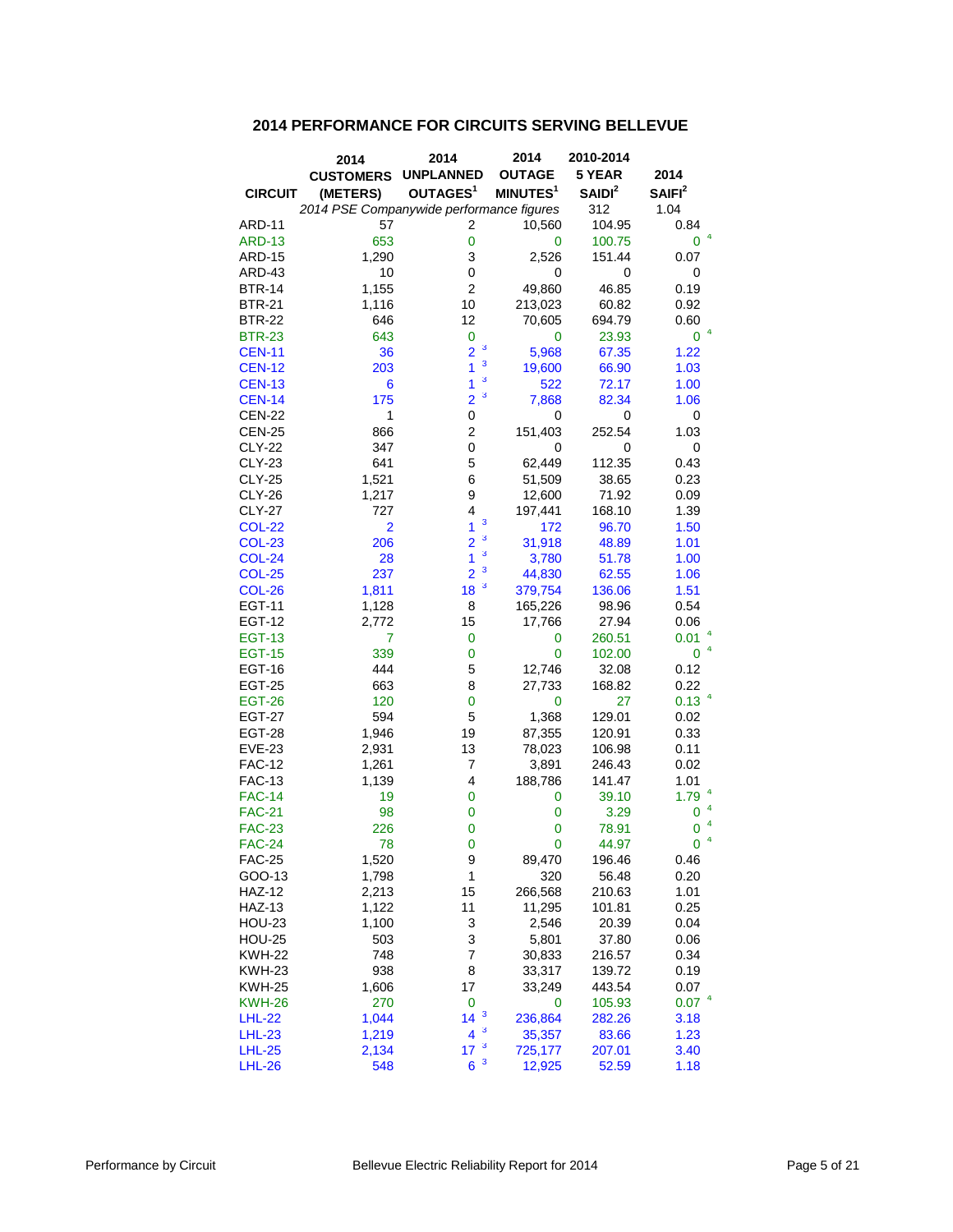| LOC-22                   | 1,605  | 6                       | 134,734     | 21.69  | 0.36                |
|--------------------------|--------|-------------------------|-------------|--------|---------------------|
| LOC-23                   | 1,508  | 8                       | 33,982      | 135.87 | 0.19                |
| $LOC-24$                 | 104    | 0                       | 0           | 0      | 0                   |
| $LOC-25$                 | 105    | 0                       | 0           | 0      | 0                   |
| LOC-32                   | 15     | 0                       | 0           | 21.84  | 0                   |
| LOC-33                   | 399    | 1                       | 462         | 46.25  | 0.06                |
| $LOC-34$                 | 308    | 0                       | 0           | 51.56  | $\mathbf 0$         |
| LOC-35                   | 22     | 0                       | $\mathbf 0$ | 26.19  | 4<br>$\overline{0}$ |
| <b>MED-35</b>            | 191    | 1                       | 180         | 339.63 | 0.17                |
| MED-36                   | 667    | 11                      | 169,484     | 102.21 | 0.54                |
| <b>MLK-12</b>            | 432    | $\overline{2}$          | 838         | 40.75  | 0.01                |
| <b>MLK-13</b>            | 1,599  | 11                      | 95,801      | 80.70  | 0.30                |
| <b>MLK-15</b>            | 1,526  | 5                       | 173,794     | 63.22  | 1.18                |
| <b>MLK-16</b>            | 1,518  | 3                       | 3,820       | 45.60  | 0.02                |
| <b>NOB-11</b>            | 62     | 0                       | 0           | 23.41  | 4<br>$\mathbf 0$    |
| <b>NOB-12</b>            | 371    | $\mathbf{1}$            | 1,377       | 156.36 | 0.05                |
| <b>NOB-13</b>            | 36     | 0                       | 0           | 18.31  | 0.08                |
| <b>NOB-14</b>            | 543    | 0                       | 0           | 16.83  | 4<br>0.01           |
| <b>NOB-21</b>            | 468    | 0                       | $\mathbf 0$ | 3.62   | 4<br>0              |
| <b>NOB-22</b>            | 65     | 0                       | 0           | 158.79 | 4<br>0.57           |
| <b>NOB-23</b>            | 877    | $\overline{c}$          | 105,870     | 74.23  | 0.31                |
| NOB-24                   | 971    | $\overline{\mathbf{7}}$ | 188,996     | 160.35 | 1.41                |
| <b>NRU-23</b>            | 743    | 13                      | 7,471       | 483.21 | 0.06                |
| <b>NRU-25</b>            | 931    | 10                      | 22,530      | 295.98 | 0.11                |
| <b>NRU-26</b>            | 185    | $\pmb{0}$               | 0           | 292.18 | 4<br>0              |
| <b>NRU-27</b>            | 705    | 9                       | 55,764      | 357.08 | 1.21                |
| <b>OVE-12</b>            | 542    | 5                       | 28,665      | 120.11 | 0.36                |
| <b>OVE-15</b>            | 661    | 9                       | 20,038      | 524.04 | 0.36                |
| <b>PHA-13</b>            | 1,038  | 3<br>11                 | 44,499      | 133.57 | 1.36                |
| <b>PHA-15</b>            | 177    | 3<br>3                  | 1,937       | 62.41  | 1.05                |
| <b>PHA-16</b>            | 1,928  | 3<br>6                  | 20,306      | 128.65 | 1.06                |
| <b>PHA-17</b>            | 693    | 3<br>4                  | 4,505       | 128.46 | 1.06                |
| <b>ROS-17</b>            | 931    | 6                       | 27,382      | 50.65  | 0.18                |
| <b>SBE-22</b>            | 330    | 5                       | 11,118      | 244.01 | 0.15                |
| <b>SBE-23</b>            | 189    | 2                       | 11,856      | 70.33  | 0.17                |
| <b>SBE-25</b>            | 872    | $\overline{7}$          | 40,496      | 212.73 | 0.32                |
| <b>SBE-26</b>            | 1,740  | 23                      | 124,716     | 85.42  | 0.29                |
| SOM-13                   | 961    | 4                       | 29,330      | 329.73 | 0.14                |
| <b>SOM-15</b>            | 1,725  | 10                      | 42,392      | 272.94 | 0.14                |
| SOM-16                   | 2,352  | 12                      | 408,183     | 386.02 | 1.76                |
| <b>SOM-17</b>            | 1,785  | 17                      | 119,509     | 299.97 | 0.43                |
| Totals                   | 76,002 | 498                     | 5,313,039   |        |                     |
| <b>Scheduled Outages</b> |        | 98                      | 981,720     |        |                     |

#### Notes

- 1 Figures exclude major storm event outages
- 2 SAIDI are 2010-2014 five year rolling average figures which reflect all outages including storm events.
	- SAIFI are 2014 single year figures which reflect all non-storm outages events.
- 3 Includes one circuit outage resulting from substation bank outage
- 4 SAIDI figures greater than zero reflect inclusion of a combination of prior year non-zero SAIDI and/or 2014 scheduled outages (including customer requested outages). SAIFI figures greater than zero reflect inclusion of 2014 scheduled outages (including customer requested outages).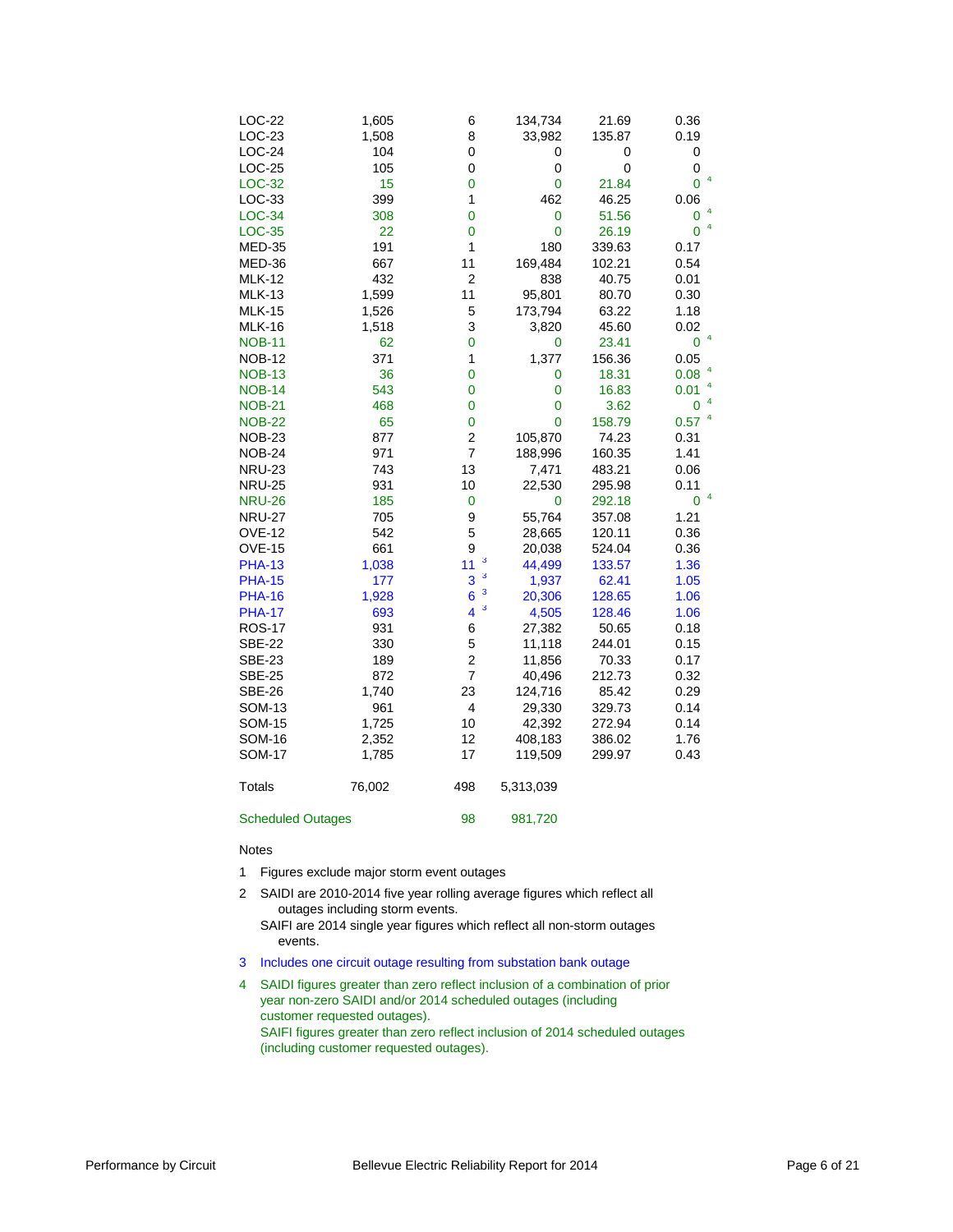### **2014 OUTAGES FOR CIRCUITS SERVING BELLEVUE EXCLUDING STORM & SCHEDULED OUTAGES**

## **BY CAUSE**

| <b>CAUSE</b> |                             |              | <b>OUTAGES</b> |              | <b>OUTAGE MINUTES</b> |
|--------------|-----------------------------|--------------|----------------|--------------|-----------------------|
| <b>CODE</b>  | <b>ICAUSE DESCRIPTION</b>   | <b>COUNT</b> | <b>PERCENT</b> | <b>COUNT</b> | <b>PERCENT</b>        |
| AO           | ACCIDENT OTHER, WITH FIRES  | 4            | $0.8\%$        | 5.930        | 0.1%                  |
| BA           | <b>BIRD OR ANIMAL</b>       | 92           | 18.5%          | 570.077      | 10.7%                 |
| CP           | CAR POLE                    | 2            | 0.4%           | 21.552       | 0.4%                  |
| DU           | DIG UP UNDERGROUND          | 16           | 3.2%           | 96.482       | 1.8%                  |
| EF           | <b>EQUIPMENT FAILURE</b>    | 274          | 55.0%          | 3,002,296    | 56.5%                 |
| EO.          | ELECTRICAL OVERLOAD         | 9            | $1.8\%$        | 12,932       | 0.2%                  |
| LI.          | <b>LIGHTNING</b>            | 1            | 0.2%           | 894          | $0.0\%$               |
| TF           | TREE - OFF RIGHT OF WAY     | 1            | 0.2%           | 163,944      | 3.1%                  |
| TO           | TREE - ON RIGHT OF WAY      | 3            | $0.6\%$        | 285,789      | 5.4%                  |
| TV           | TREE - RIGHT OF WAY UNKNOWN | 53           | 10.6%          | 530.163      | 10.0%                 |
| UN           | UNKNOWN CAUSE               | 16           | 3.2%           | 496.997      | 9.4%                  |
| <b>OE</b>    | OPERATING ERROR             | 18           | 3.6%           | 122.603      | 2.3%                  |
| FI.          | <b>FAULTY INSTALLATION</b>  | 8            | 1.6%           | 2,937        | 0.1%                  |
| CE.          | <b>CUSTOMER EQUIPMENT</b>   | 1            | 0.2%           | 443          | $0.0\%$               |
|              | Totals                      | 498          | 100%           | 5.313.039    | 100%                  |

## **BY EQUIPMENT**

| <b>EQUIP</b> |                                       |               |                | <b>OUTAGES</b> |           | <b>OUTAGE MINUTES</b> |
|--------------|---------------------------------------|---------------|----------------|----------------|-----------|-----------------------|
|              | <b>CODE EQUIPMENT DESCRIPTION</b>     |               | <b>COUNT</b>   | <b>PERCENT</b> |           | <b>COUNT PERCENT</b>  |
| <b>FHV</b>   | FUSE - HIGH VOLTAGE (POWER)           |               | 5              | 1.0%           | 347,745   | 6.5%                  |
| <b>OAR</b>   | <b>OVERHEAD ARRESTER</b>              |               | $\mathbf{1}$   | 0.2%           | 12,650    | 0.2%                  |
| <b>OCN</b>   | OVERHEAD SECONDARY CONNECTOR          |               | 8              | 1.6%           | 1,972     | 0.0%                  |
| <b>OCO</b>   | <b>OVERHEAD CONDUCTOR</b>             |               | 36             | 7.2%           | 892,936   | 16.8%                 |
| <b>OCR</b>   | <b>OVERHEAD CROSSARM</b>              |               | $\mathbf{1}$   | 0.2%           | 145,551   | 2.7%                  |
| <b>OFC</b>   | <b>OVERHEAD CUT-OUT</b>               |               | 3              | 0.6%           | 3,591     | 0.1%                  |
| <b>OFU</b>   | <b>OVERHEAD LINE FUSE / FUSE LINK</b> |               | 26             | 5.2%           | 227,517   | 4.3%                  |
| <b>OJU</b>   | OVERHEAD JUMPER WIRE                  |               | $\overline{4}$ | 0.8%           | 25,248    | 0.5%                  |
| <b>OMP</b>   | <b>OVERHEAD METER POINT (EDOM100)</b> |               | 3              | 0.6%           | 384       | 0.0%                  |
| <b>OPO</b>   | OVERHEAD POLE (EDOP100)               |               | $\overline{4}$ | 0.8%           | 40,980    | 0.8%                  |
| OSV          | <b>OVERHEAD SERVICE</b>               |               | 26             | 5.2%           | 13,009    | 0.2%                  |
| <b>OTF</b>   | <b>OVERHEAD TRANSFORMER FUSE</b>      |               | 82             | 16.5%          | 55,800    | 1.1%                  |
| <b>OTR</b>   | <b>OVERHEAD TRANSFORMER</b>           |               | 27             | 5.4%           | 183,762   | 3.5%                  |
| <b>PMF</b>   | PADMOUNT SWITCH FUSE                  |               | 8              | 1.6%           | 27,231    | 0.5%                  |
| <b>PTF</b>   | PADMOUNT TRANSFORMER FUSE             |               | $\mathbf{1}$   | 0.2%           | 1,408     | 0.0%                  |
| <b>SCB</b>   | <b>POWER CIRCUIT BREAKER</b>          |               | $\mathbf{1}$   | 0.2%           | 76,212    | 1.4%                  |
| <b>SWT</b>   | <b>SWITCH - TRANSMISSION</b>          |               | 4              | 0.8%           | 7,672     | 0.1%                  |
| <b>UDC</b>   | UNDERGROUND DUST CAP                  |               | $\mathbf{1}$   | 0.2%           | 48,332    | 0.9%                  |
| <b>UEL</b>   | UNDERGROUND ELBOW                     |               | 11             | 2.2%           | 257,972   | 4.9%                  |
| <b>UFJ</b>   | UNDERGROUND J-BOX                     |               | 14             | 2.8%           | 289,198   | 5.4%                  |
| <b>UGF</b>   | UNDERGROUND SUBMERSIBLE FUSE          |               | $\mathbf{1}$   | 0.2%           | 137,014   | 2.6%                  |
| <b>UHH</b>   | UNDERGROUND HANDHOLE - SECONDARY      |               | $\overline{7}$ | 1.4%           | 6,863     | 0.1%                  |
| <b>UOT</b>   | UNDERGROUND OUTDOOR TERMINATION       |               | $\mathbf{1}$   | 0.2%           | 185,432   | 3.5%                  |
| <b>UPC</b>   | UNDERGROUND PRIMARY CABLE             |               | 87             | 17.5%          | 1,873,831 | 35.3%                 |
| <b>UPS</b>   | UNDERGROUND PADMOUNT SWITCH (EDUS100) |               | 3              | 0.6%           | 176,626   | 3.3%                  |
| <b>UPT</b>   | UNDERGROUND PADMOUNT TRANSFORMER      |               | 10             | 2.0%           | 67,443    | 1.3%                  |
| <b>USC</b>   | UNDERGROUND SECONDARY CABLE           |               | 5              | 1.0%           | 4,450     | 0.1%                  |
| <b>USV</b>   | UNDERGROUND SERVICE                   |               | 78             | 15.7%          | 28,571    | 0.5%                  |
| <b>UTC</b>   | UNDERGROUND TERMINAL FUSE             |               | 17             | 3.4%           | 23,414    | 0.4%                  |
| <b>UTF</b>   | UNDERGROUND SUBMERSIBLE TRA           |               | $\mathbf{1}$   | 0.2%           | 826       | 0.0%                  |
| <b>UTR</b>   | UNDERGROUND SUBMERSIBLE TRANSFORMER   |               | 21             | 4.2%           | 145,853   | 2.7%                  |
| <b>UUS</b>   | UNDERGROUND SUBMERSIBLE               |               | $\mathbf{1}$   | 0.2%           | 3,546     | 0.1%                  |
|              |                                       | <b>Totals</b> | 498            | 100%           | 5.313.039 | 100%                  |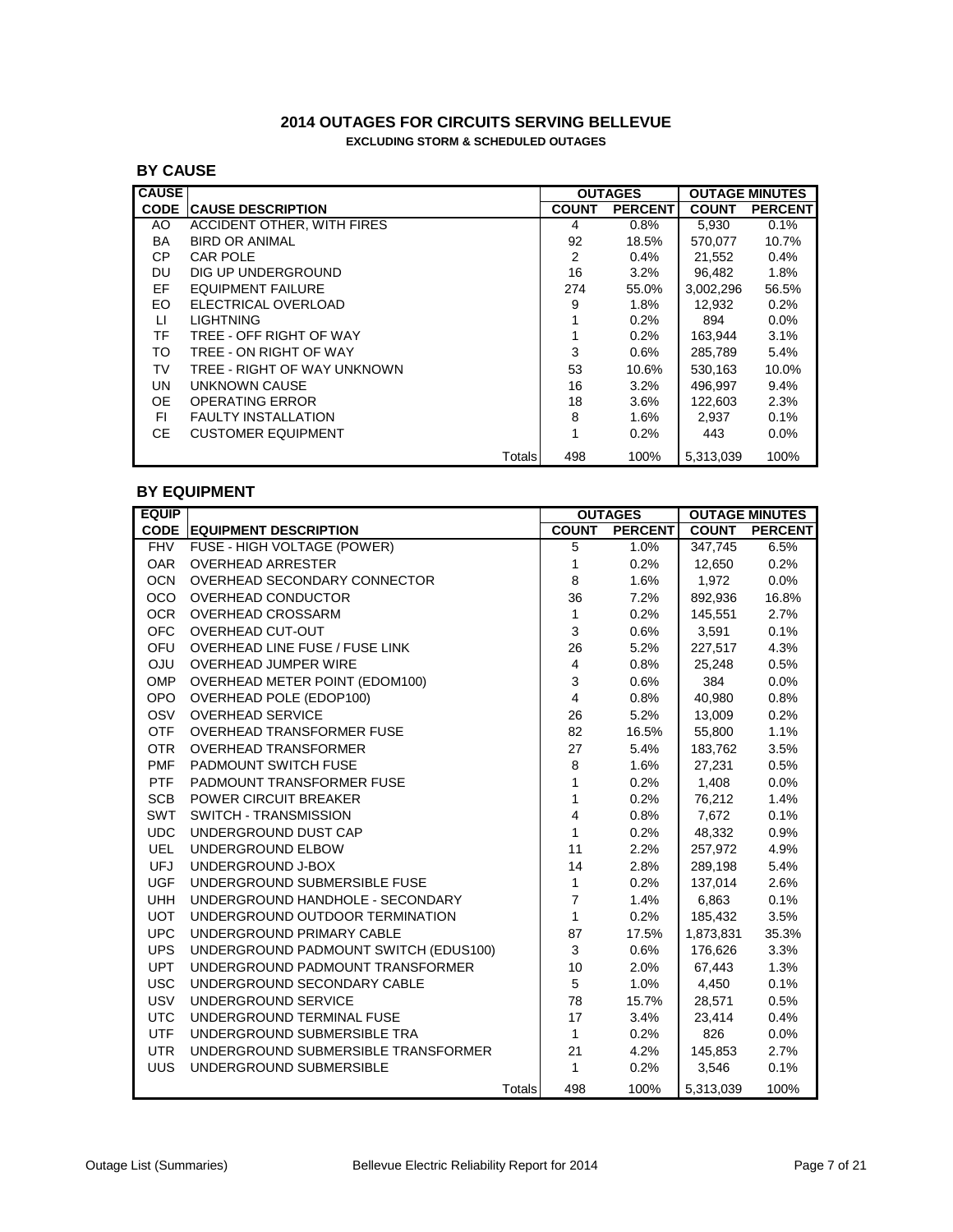## **2014 OUTAGES FOR CIRCUITS SERVING BELLEVUE EXCLUDING SCHEDULED OUTAGES**

|                               |                |              |                  | <b>CUSTOMERS</b> | <b>CUSTOMER</b> | <b>STORM</b>   |
|-------------------------------|----------------|--------------|------------------|------------------|-----------------|----------------|
| <b>DATE</b>                   | <b>CIRCUIT</b> | <b>CAUSE</b> | <b>EQUIPMENT</b> | <b>OUT</b>       | <b>MINUTES</b>  | <b>CODE</b>    |
| 6/8/2014 ARD-11               |                | <b>UPC</b>   | EF               | 32               | 6,223 NON       |                |
| 8/29/2014 ARD-11              |                | <b>UPC</b>   | EF               | 16               | 4,337 NON       |                |
| 1/11/2014 ARD-15              |                | <b>OCO</b>   | <b>TV</b>        | 9                | 15,380 MAJ      |                |
| 8/6/2014 ARD-15               |                | <b>UPC</b>   | EF               | 3                | 1,641 NON       |                |
| 11/8/2014 ARD-15              |                | OSV          | EF               | 1                |                 | 93 NON         |
| 12/5/2014 ARD-15              |                | <b>PMF</b>   | <b>UN</b>        | 23               |                 | <b>792 NON</b> |
| 4/24/2014 BTR-14              |                | <b>UPC</b>   | EF               | 140              | 23,940 NON      |                |
| 6/14/2014 BTR-14              |                | <b>UEL</b>   | EF               | 85               | 25,920 NON      |                |
| 1/8/2014 BTR-21               |                | <b>USV</b>   | <b>DU</b>        | 1                |                 | <b>256 NON</b> |
| 1/13/2014 BTR-21              |                | OFU          | <b>TV</b>        | 40               | 7,363 MAJ       |                |
| 3/11/2014 BTR-21              |                | <b>UPC</b>   | <b>DU</b>        | 224              | 19,177 NON      |                |
| 6/13/2014 BTR-21              |                | <b>UPC</b>   | <b>DU</b>        | 141              | 18,550 NON      |                |
| 6/20/2014 BTR-21              |                | OFU          | BA               | $\overline{2}$   |                 | <b>134 NON</b> |
| 7/31/2014 BTR-21              |                | <b>UTC</b>   | <b>BA</b>        | $\overline{4}$   |                 | <b>372 NON</b> |
| 8/2/2014 BTR-21               |                | <b>UPC</b>   | <b>UN</b>        | 121              | 35,912 NON      |                |
| 8/15/2014 BTR-21              |                | <b>UPC</b>   | EF               | 1                |                 | <b>412 NON</b> |
| 9/2/2014 BTR-21               |                | OCO          | <b>TV</b>        | 13               | 2,479 NON       |                |
| 11/8/2014 BTR-21              |                | <b>UPC</b>   | <b>UN</b>        | 360              | 97,040 NON      |                |
| 12/5/2014 BTR-21              |                | <b>UPC</b>   | EF               | 164              | 38,691 NON      |                |
| 12/12/2014 BTR-21             |                | OSV          | <b>TV</b>        | 1                |                 | <b>220 MAJ</b> |
| 4/20/2014 BTR-22              |                | <b>UFJ</b>   | EF               | 119              | 42,808 NON      |                |
| 5/9/2014 BTR-22               |                | <b>USV</b>   | EF               | 1                |                 | <b>361 NON</b> |
| 5/13/2014 BTR-22              |                | OSV          | AO               | 1                |                 | <b>191 NON</b> |
| 5/25/2014 BTR-22              |                | OFU          | <b>TV</b>        | 223              | 22,701 NON      |                |
| 7/19/2014 BTR-22              |                | <b>OTF</b>   | <b>TV</b>        | 3                |                 | <b>344 NON</b> |
| 8/19/2014 BTR-22              |                | <b>USV</b>   | EF               | 1                |                 | <b>138 NON</b> |
| 8/23/2014 BTR-22              |                | <b>OTF</b>   | EF               | $\mathbf{1}$     |                 | <b>109 NON</b> |
| 9/16/2014 BTR-22              |                | OFU          | <b>BA</b>        | 10               |                 | <b>670 NON</b> |
| 9/26/2014 BTR-22              |                | OSV          | EO               | $\mathbf{1}$     |                 | 43 NON         |
| 10/25/2014 BTR-22             |                | OCO          | TV               | 646              | 1,019,108 MAJ   |                |
| 11/29/2014 BTR-22             |                | OCO          | TV               | 646              | 464,906 MAJ     |                |
| 12/25/2014 BTR-22             |                | OCO          | <b>TV</b>        | 13               | 1,775 NON       |                |
| 12/25/2014 BTR-22             |                | <b>OJU</b>   | EF               | 13               |                 | 981 NON        |
| 12/27/2014 BTR-22             |                | <b>USV</b>   | EF               | $\mathbf 1$      |                 | <b>484 NON</b> |
| 7/31/2014 CEN-11              |                | <b>UPC</b>   | EF               | 8                | 2,728 NON       |                |
| 3/14/2014 CEN-11 <sup>1</sup> |                | <b>OCO</b>   | <b>BA</b>        | 36               | 3,240 NON       |                |
| 3/14/2014 CEN-12 <sup>1</sup> |                | <b>OCO</b>   | <b>BA</b>        | 203              | 19,600 NON      |                |
| 3/14/2014 CEN-13 <sup>1</sup> |                | <b>OCO</b>   | <b>BA</b>        | 6                |                 | <b>522 NON</b> |
| 3/14/2014 CEN-14 <sup>1</sup> |                | <b>OCO</b>   | <b>BA</b>        | 175              | 4,212 NON       |                |
| 5/3/2014 CEN-14               |                | <b>UPC</b>   | EF               | 8                | 3,656 NON       |                |
| 1/11/2014 CEN-25              |                | OCO          | TV               | 866              | 284,315 MAJ     |                |
| 3/19/2014 CEN-25              |                | <b>UTR</b>   | EF               | 9                | 3,696 NON       |                |
| 7/17/2014 CEN-25              |                | <b>UPC</b>   | EF               | 878              | 147,707 NON     |                |
| 2/7/2014 CLY-23               |                | <b>UFJ</b>   | EF               | 92               | 11,482 NON      |                |
| 5/13/2014 CLY-23              |                | <b>USV</b>   | EF               | 3                |                 | <b>602 NON</b> |
| 7/14/2014 CLY-23              |                | <b>UPC</b>   | EF               | 135              | 43,590 NON      |                |
| 9/3/2014 CLY-23               |                | <b>UPC</b>   | EF               | 3                | 1,668 NON       |                |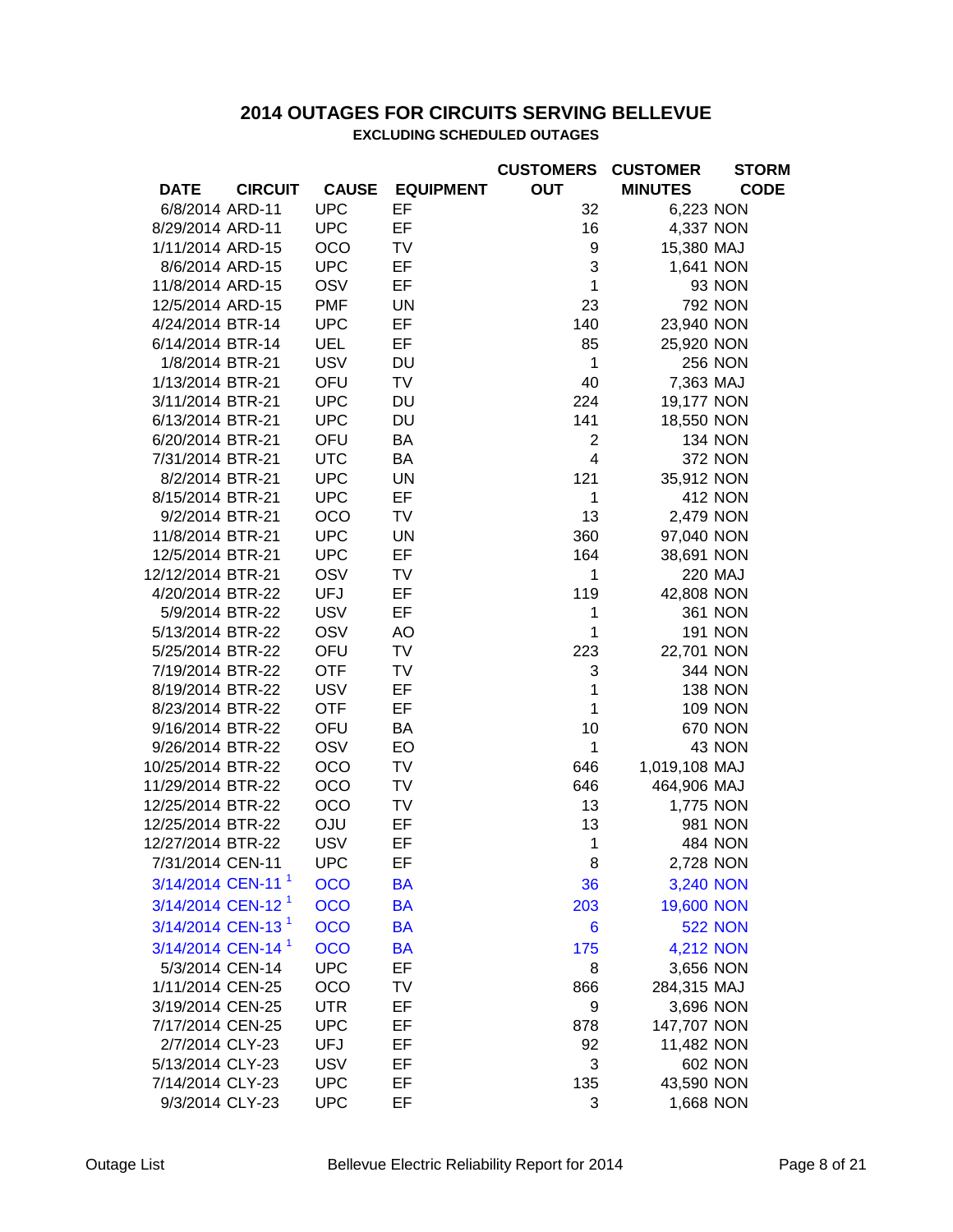| 12/1/2014 CLY-23              | UFJ        | EF             |                |             |                |
|-------------------------------|------------|----------------|----------------|-------------|----------------|
|                               |            |                | 16             | 5,107 NON   |                |
| 1/4/2014 CLY-25               | OSV        | TV             | 1              |             | 97 NON         |
| 1/11/2014 CLY-25              | <b>OCO</b> | TV             | 6              | 11,578 MAJ  |                |
| 2/6/2014 CLY-25               | <b>UPT</b> | EF             | 134            | 27,052 NON  |                |
| 2/15/2014 CLY-25              | <b>OCN</b> | EF             | 1              |             | <b>192 NON</b> |
| 6/17/2014 CLY-25              | <b>UEL</b> | <b>OE</b>      | 1              |             | <b>55 NON</b>  |
| 7/30/2014 CLY-25              | <b>UPC</b> | EF             | 142            | 18,295 NON  |                |
| 9/25/2014 CLY-25              | <b>UEL</b> | EF             | 61             | 5,818 NON   |                |
| 2/5/2014 CLY-26               | OSV        | F <sub>1</sub> | 1              |             | <b>229 NON</b> |
| 4/29/2014 CLY-26              | <b>UPT</b> | EF             | 32             | 4,256 NON   |                |
| 7/5/2014 CLY-26               | <b>OTF</b> | BA             | $\overline{4}$ |             | <b>304 NON</b> |
| 8/4/2014 CLY-26               | <b>OTF</b> | <b>BA</b>      | 4              |             | <b>248 NON</b> |
| 8/11/2014 CLY-26              | <b>UPC</b> | <b>DU</b>      | 25             | 5,944 NON   |                |
| 8/11/2014 CLY-26              | <b>UPC</b> | <b>DU</b>      | 5              |             | <b>861 NON</b> |
| 10/22/2014 CLY-26             | <b>OCN</b> | BA             | 6              |             | 430 NON        |
| 10/25/2014 CLY-26             | <b>OTF</b> | TV             | 3              | 12,336 MAJ  |                |
| 11/6/2014 CLY-26              | <b>OTF</b> | <b>TV</b>      | 4              |             | <b>162 NON</b> |
| 12/29/2014 CLY-26             | <b>USV</b> | F1             | 1              |             | <b>166 NON</b> |
| 2/9/2014 CLY-27               | <b>OTF</b> | EO             | $\overline{7}$ |             | <b>614 NON</b> |
| 6/14/2014 CLY-27              | <b>OTF</b> | <b>BA</b>      | 3              |             | <b>516 NON</b> |
| 6/15/2014 CLY-27              | <b>OCR</b> | EF             | 706            | 145,551 NON |                |
| 8/13/2014 CLY-27              | <b>UPS</b> | EF             | 270            | 50,760 NON  |                |
| 10/25/2014 CLY-27             | <b>OCO</b> | TV             | 21             | 75,778 MAJ  |                |
| 11/11/2014 CLY-27             | <b>OTF</b> | TV             | 4              |             | 529 MAJ        |
| 7/24/2014 COL-22 <sup>2</sup> | <b>FHV</b> | <b>BA</b>      | $\overline{2}$ |             | <b>172 NON</b> |
|                               |            | AO             | $\overline{2}$ |             |                |
| 5/30/2014 COL-23              | <b>UPT</b> |                |                |             | <b>804 NON</b> |
| 7/24/2014 COL-23 <sup>2</sup> | <b>FHV</b> | <b>BA</b>      | 206            | 31,114 NON  |                |
| 7/24/2014 COL-24 <sup>2</sup> | <b>FHV</b> | <b>BA</b>      | 28             | 3,780 NON   |                |
| 7/24/2014 COL-25 <sup>2</sup> | <b>FHV</b> | <b>BA</b>      | 237            | 41,001 NON  |                |
| 7/26/2014 COL-25              | <b>UPC</b> | EF             | 14             | 3,829 NON   |                |
| 4/1/2014 COL-26               | <b>OTF</b> | BA             | 3              |             | <b>177 NON</b> |
| 6/6/2014 COL-26               | <b>OTF</b> | BA             | 4              |             | <b>366 NON</b> |
| 7/4/2014 COL-26               | OCO        | EF             | 11             | 2,266 NON   |                |
| 7/22/2014 COL-26              | OFU        | <b>BA</b>      | 43             | 3,123 NON   |                |
| 7/24/2014 COL-26 <sup>2</sup> | <b>FHV</b> | <b>BA</b>      | 1811           | 271,678 NON |                |
| 7/25/2014 COL-26              | OFU        | BA             | 35             | 1,849 NON   |                |
| 7/28/2014 COL-26              | UEL        | EF             | 61             | 6,790 NON   |                |
| 8/1/2014 COL-26               | <b>OTF</b> | BA             | 43             | 5,424 NON   |                |
| 8/13/2014 COL-26              | <b>OFC</b> | EF             | 3              |             | 438 NON        |
| 8/19/2014 COL-26              | <b>UTR</b> | EF             | 52             | 32,916 NON  |                |
| 8/28/2014 COL-26              | <b>UPC</b> | EF             | 216            | 44,670 NON  |                |
| 9/7/2014 COL-26               | OFU        | TV             | 29             | 3,702 NON   |                |
| 9/20/2014 COL-26              | <b>OTF</b> | BA             | 29             | 3,784 NON   |                |
| 10/6/2014 COL-26              | <b>PMF</b> | OE             | 8              |             | <b>72 NON</b>  |
| 10/6/2014 COL-26              | <b>PMF</b> | OE             | 264            | 2,112 NON   |                |
| 10/6/2014 COL-26              | <b>PMF</b> | <b>OE</b>      | 1              |             | 7 NON          |
| 10/6/2014 COL-26              | <b>PMF</b> | OE             | 30             |             | <b>198 NON</b> |
| 10/6/2014 COL-26              | <b>PMF</b> | <b>OE</b>      |                |             |                |
| 10/25/2014 COL-26             | OCO        | TV             | 26<br>27       | 55,177 MAJ  | <b>182 NON</b> |
| 10/25/2014 COL-26             | OCO        | TV             | 5              |             |                |
|                               | OCO        | TV             | 1              | 16,270 MAJ  |                |
| 10/25/2014 COL-26             |            |                | 8              | 2,330 MAJ   |                |
| 10/28/2014 COL-26             | OSV        | TV             |                |             | 308 MAJ        |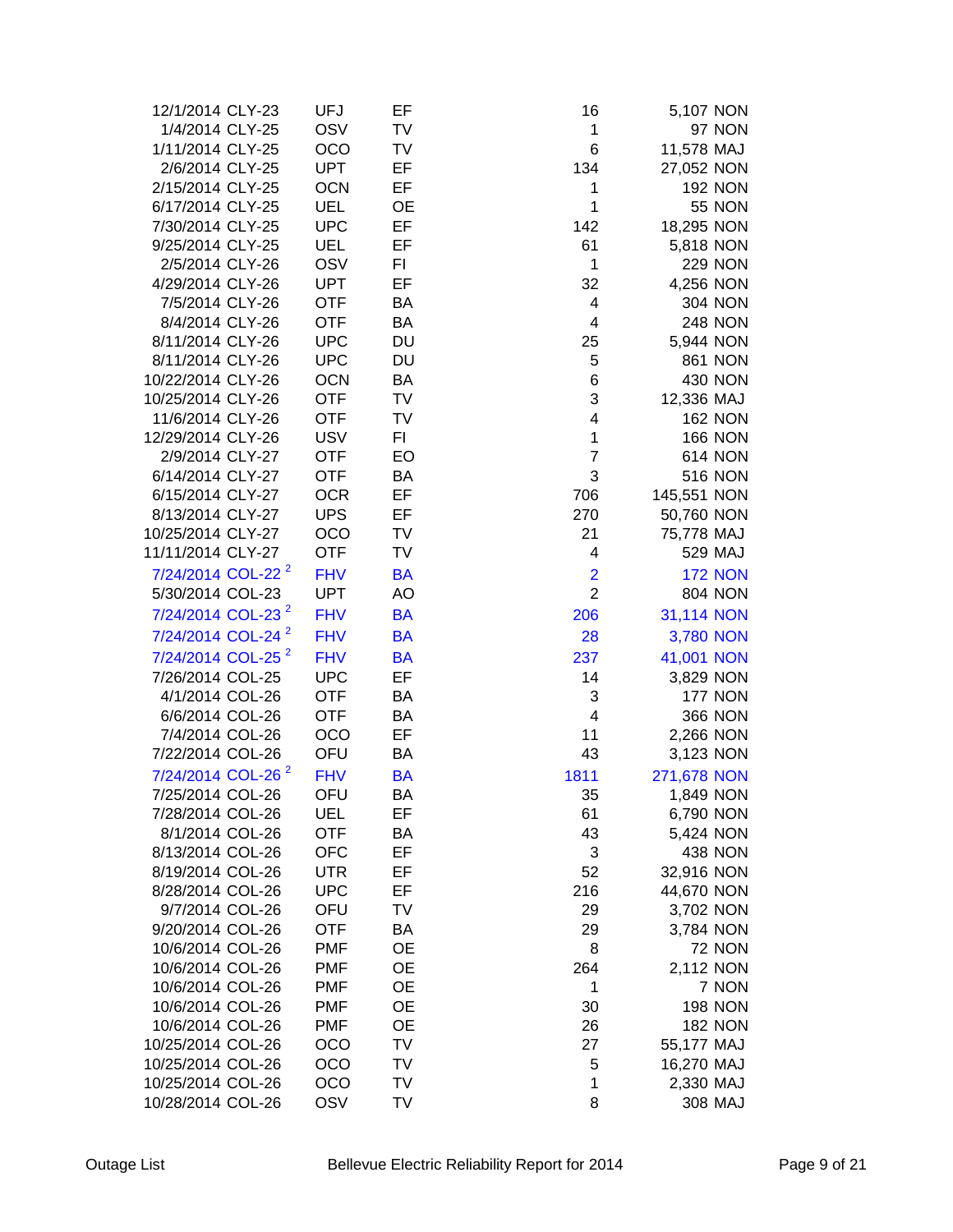| 2/12/2014 EGT-11                       | <b>UTR</b> | EF        | 58                      | 46,685 NON     |
|----------------------------------------|------------|-----------|-------------------------|----------------|
| 2/27/2014 EGT-11                       | <b>UEL</b> | EF        | 75                      | 24,842 NON     |
| 4/14/2014 EGT-11                       | <b>UPC</b> | EF        | 189                     | 37,482 NON     |
| 6/4/2014 EGT-11                        | <b>UPC</b> | EF        | 41                      | 6,009 NON      |
| 6/6/2014 EGT-11                        | <b>OTF</b> | BA        | 5                       | <b>415 NON</b> |
| 7/12/2014 EGT-11                       | <b>UEL</b> | EF        | 189                     | 43,750 NON     |
| 8/5/2014 EGT-11                        | <b>UPC</b> | EF        | 48                      | 5,633 NON      |
| 8/25/2014 EGT-11                       | <b>OTF</b> | BA        | 6                       | <b>410 NON</b> |
| 10/25/2014 EGT-11                      | <b>OCO</b> | TV        | 31                      |                |
|                                        | OSV        | TV        |                         | 82,915 MAJ     |
| 10/26/2014 EGT-11<br>12/10/2014 EGT-11 | <b>USV</b> |           | 2                       | 5,646 MAJ      |
|                                        |            | EF        | 1                       | <b>200 MAJ</b> |
| 1/5/2014 EGT-12                        | <b>USV</b> | EF        | 1                       | <b>153 NON</b> |
| 1/12/2014 EGT-12                       | OFU        | TV        | $\mathbf 1$             | <b>157 MAJ</b> |
| 1/16/2014 EGT-12                       | <b>USV</b> | EF        | $\mathbf 1$             | <b>183 NON</b> |
| 1/25/2014 EGT-12                       | <b>USV</b> | EF        | $\mathbf{1}$            | <b>234 NON</b> |
| 3/1/2014 EGT-12                        | <b>OTF</b> | BA        | 3                       | 322 NON        |
| 3/12/2014 EGT-12                       | <b>USV</b> | EF        | 1                       | <b>477 NON</b> |
| 3/15/2014 EGT-12                       | <b>PMF</b> | <b>UN</b> | 115                     | 12,554 NON     |
| 3/21/2014 EGT-12                       | <b>UPT</b> | AO        | 2                       | <b>426 NON</b> |
| 4/15/2014 EGT-12                       | <b>OTF</b> | BA        | 3                       | <b>183 NON</b> |
| 5/4/2014 EGT-12                        | <b>OTR</b> | EF        | $\overline{2}$          | <b>780 NON</b> |
| 5/4/2014 EGT-12                        | <b>OSV</b> | EF        | 1                       | <b>137 NON</b> |
| 7/23/2014 EGT-12                       | OFU        | TV        | 8                       | 952 NON        |
| 9/15/2014 EGT-12                       | <b>OTF</b> | BA        | 1                       | <b>234 NON</b> |
| 9/22/2014 EGT-12                       | <b>OTF</b> | EF        | 3                       | <b>218 NON</b> |
| 9/26/2014 EGT-12                       | <b>OTR</b> | EF        | 1                       | <b>470 NON</b> |
| 10/25/2014 EGT-12                      | <b>OTF</b> | <b>TV</b> | 8                       | 20,714 MAJ     |
| 10/27/2014 EGT-12                      | <b>OCO</b> | TV        | $\mathbf{1}$            | 661 MAJ        |
| 11/11/2014 EGT-12                      | <b>OTF</b> | TV        | 3                       | 407 MAJ        |
| 12/22/2014 EGT-12                      | <b>USV</b> | <b>CE</b> | $\overline{c}$          | 443 NON        |
| 6/2/2014 EGT-16                        | <b>OTF</b> | BA        | $\overline{\mathbf{4}}$ | <b>98 NON</b>  |
| 8/11/2014 EGT-16                       | <b>OTF</b> | BA        | 8                       | <b>277 NON</b> |
| 9/18/2014 EGT-16                       | <b>UPC</b> | EF        | 29                      | <b>734 NON</b> |
| 9/24/2014 EGT-16                       | OSV        | TV        | 1                       | <b>260 NON</b> |
| 12/18/2014 EGT-16                      | <b>OTR</b> | EF        | 11                      | 11,377 NON     |
| 1/11/2014 EGT-25                       | OSV        | TV        | 1                       | 1,585 MAJ      |
| 2/12/2014 EGT-25                       | OFU        | EF        | 65                      | 6,994 NON      |
| 3/28/2014 EGT-25                       | OFU        | TV        | 14                      | 1,363 NON      |
| 7/2/2014 EGT-25                        | <b>OCN</b> | EF        | 5                       | <b>555 NON</b> |
| 7/11/2014 EGT-25                       | <b>OPO</b> | EF        | 34                      | 16,184 NON     |
| 7/11/2014 EGT-25                       | OCO        | EF        | 3                       | 1,376 NON      |
| 8/14/2014 EGT-25                       | <b>OTF</b> | BA        | 3                       | <b>352 NON</b> |
| 8/14/2014 EGT-25                       | <b>OTF</b> | BA        | 14                      | <b>579 NON</b> |
| 10/25/2014 EGT-25                      | OCO        | TV        | 57                      | 73,254 MAJ     |
| 11/22/2014 EGT-25                      | <b>OTF</b> | BA        | 5                       | 330 NON        |
| 12/11/2014 EGT-25                      | <b>OCO</b> | TV        | 663                     | 63,648 MAJ     |
| 4/13/2014 EGT-27                       | <b>OTF</b> | EF        | 6                       | <b>511 NON</b> |
| 5/13/2014 EGT-27                       | <b>OCN</b> | EF        | 1                       | <b>187 NON</b> |
| 8/1/2014 EGT-27                        | <b>OTR</b> | EF        | 1                       | <b>104 NON</b> |
| 9/26/2014 EGT-27                       | <b>OTR</b> | BA        | 4                       | <b>456 NON</b> |
| 10/26/2014 EGT-27                      | OFU        | TV        | 3                       | 3,301 MAJ      |
| 10/27/2014 EGT-27                      | <b>OCO</b> | TV        | 1                       | 1,965 MAJ      |
| 11/4/2014 EGT-27                       | <b>OCN</b> | FI        | 1                       | <b>110 NON</b> |
|                                        |            |           |                         |                |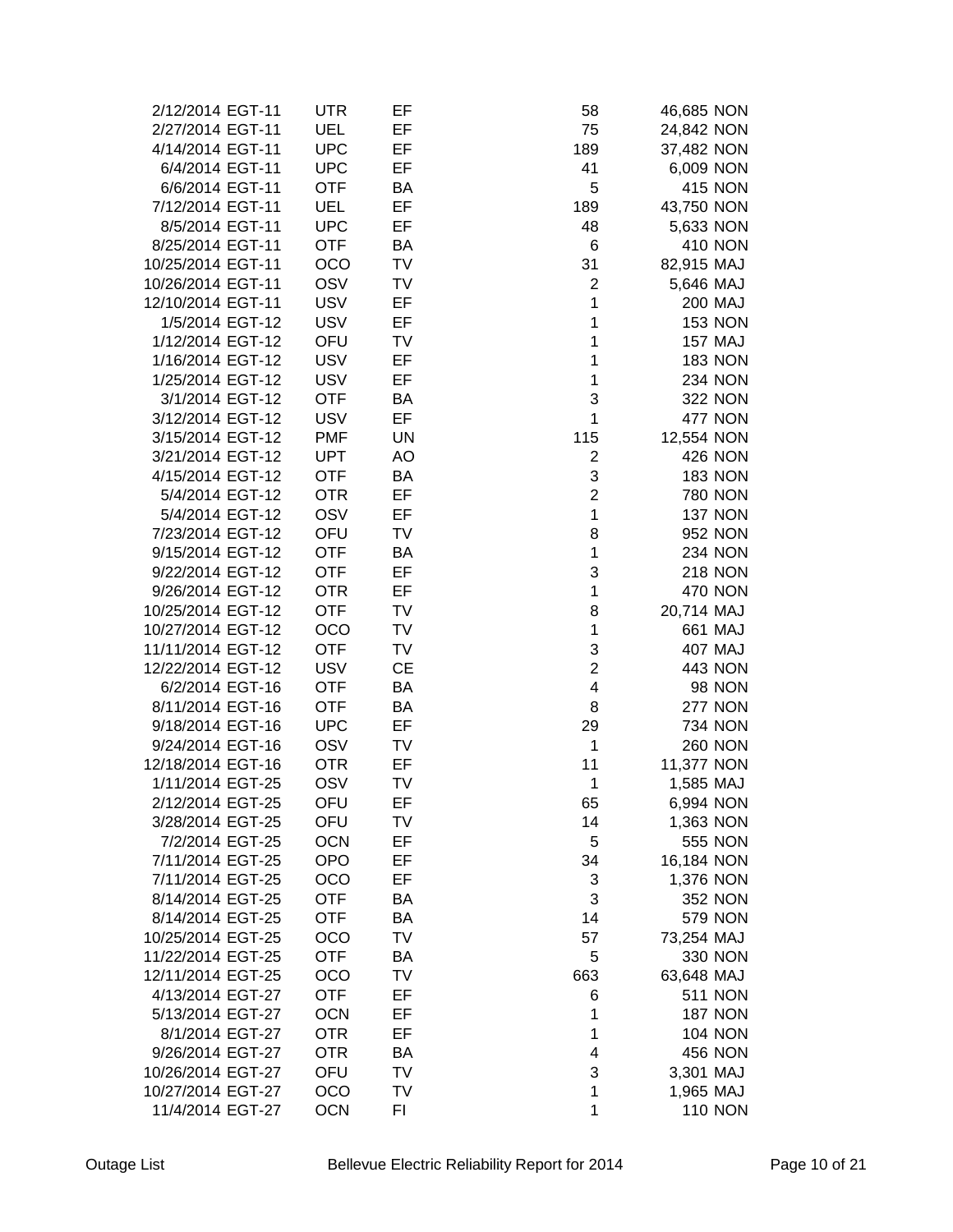| 11/12/2014 EGT-27 | OCO        | TV        | 618            | 149,318 MAJ    |  |
|-------------------|------------|-----------|----------------|----------------|--|
| 12/10/2014 EGT-27 | <b>USV</b> | AV        | 1              | 95 MAJ         |  |
| 1/17/2014 EGT-28  | <b>OCN</b> | TV        | 1              | <b>161 NON</b> |  |
| 2/6/2014 EGT-28   | <b>USV</b> | EF        | 1              | <b>151 NON</b> |  |
|                   | <b>USV</b> | EF        |                |                |  |
| 2/19/2014 EGT-28  |            |           | 1              | <b>153 NON</b> |  |
| 3/4/2014 EGT-28   | <b>USC</b> | EF        | 9              | 2,666 NON      |  |
| 3/10/2014 EGT-28  | <b>USV</b> | EF        | $\overline{7}$ | 4,060 NON      |  |
| 3/14/2014 EGT-28  | <b>UTR</b> | EF        | 9              | 3,059 NON      |  |
| 5/17/2014 EGT-28  | <b>USV</b> | EF        | 1              | <b>367 NON</b> |  |
| 6/2/2014 EGT-28   | <b>UTR</b> | EF        | $\overline{7}$ | 2,639 NON      |  |
| 6/6/2014 EGT-28   | <b>UPC</b> | EF        | 195            | 37,812 NON     |  |
| 6/25/2014 EGT-28  | <b>UTC</b> | BA        | 42             | 2,946 NON      |  |
| 7/5/2014 EGT-28   | <b>OTF</b> | BA        | $\overline{2}$ | <b>144 NON</b> |  |
| 7/20/2014 EGT-28  | <b>USV</b> | EF        | $\mathbf{1}$   | <b>148 NON</b> |  |
| 7/21/2014 EGT-28  | <b>OTF</b> | BA        | 44             | 4,356 NON      |  |
| 8/13/2014 EGT-28  | <b>UTR</b> | EF        | 14             | 9,158 NON      |  |
| 10/14/2014 EGT-28 | <b>USV</b> | EF        | 1              | <b>475 NON</b> |  |
| 10/25/2014 EGT-28 | OCO        | TV        | 24             | 55,311 MAJ     |  |
| 10/25/2014 EGT-28 | OFU        | TV        | 165            | 375,655 MAJ    |  |
| 10/25/2014 EGT-28 | OCO        | TV        | 12             | 19,742 MAJ     |  |
| 10/26/2014 EGT-28 | OSV        | TV        | $\overline{c}$ | 3,000 MAJ      |  |
| 10/26/2014 EGT-28 | <b>OCR</b> | TV        | 3              | 3,021 MAJ      |  |
| 11/18/2014 EGT-28 | <b>UPC</b> | <b>DU</b> | 30             | 6,766 NON      |  |
| 11/18/2014 EGT-28 | <b>UPC</b> | DU        | 23             | <b>884 NON</b> |  |
| 11/22/2014 EGT-28 | OFU        | <b>UN</b> | 109            |                |  |
|                   | <b>UPT</b> | EF        |                | 9,818 NON      |  |
| 12/23/2014 EGT-28 |            |           | 8              | 1,592 NON      |  |
| 1/15/2014 EVE-23  | <b>USV</b> | EF        | 1              | <b>116 NON</b> |  |
| 1/25/2014 EVE-23  | <b>USV</b> | EF        | $\mathbf 1$    | <b>307 NON</b> |  |
| 4/26/2014 EVE-23  | <b>UPC</b> | EF        | 45             | 7,568 NON      |  |
| 5/28/2014 EVE-23  | <b>OTF</b> | BA        | $\overline{2}$ | <b>169 NON</b> |  |
| 6/22/2014 EVE-23  | <b>UPC</b> | EF        | 17             | 4,376 NON      |  |
| 6/30/2014 EVE-23  | <b>USV</b> | EF        | 1              | <b>137 NON</b> |  |
| 8/23/2014 EVE-23  | <b>UPC</b> | EF        | 97             | 41,098 NON     |  |
| 9/19/2014 EVE-23  | <b>OAR</b> | EF        | 110            | 12,650 NON     |  |
| 9/20/2014 EVE-23  | <b>UEL</b> | EF        | 6              | <b>762 NON</b> |  |
| 10/16/2014 EVE-23 | <b>USV</b> | EF        | 1              | <b>206 NON</b> |  |
| 10/25/2014 EVE-23 | <b>OTF</b> | TV        | 5              | 19,506 MAJ     |  |
| 12/1/2014 EVE-23  | <b>UTC</b> | BA        | 17             | 1,318 NON      |  |
| 12/3/2014 EVE-23  | <b>UTR</b> | EF        | 6              | 1,314 NON      |  |
| 12/17/2014 EVE-23 | <b>UPC</b> | EF        | 17             | 8,002 NON      |  |
| 3/11/2014 FAC-12  | <b>UHH</b> | EF        | $\overline{c}$ | <b>386 NON</b> |  |
| 3/20/2014 FAC-12  | <b>OMP</b> | EF        | 1              | <b>89 NON</b>  |  |
| 5/6/2014 FAC-12   | <b>USV</b> | EF        | 1              | <b>416 NON</b> |  |
| 7/1/2014 FAC-12   | <b>USV</b> | EF        | 1              | <b>445 NON</b> |  |
| 10/25/2014 FAC-12 | OCO        | TV        | 1261           | 1,079,584 MAJ  |  |
| 10/28/2014 FAC-12 | <b>UPC</b> | EF        | 73             | 33,326 MAJ     |  |
| 11/14/2014 FAC-12 | OSV        | EF        | 1              | <b>149 MAJ</b> |  |
| 11/14/2014 FAC-12 | <b>USV</b> | <b>UN</b> | 1              | 365 MAJ        |  |
| 12/4/2014 FAC-12  | <b>USV</b> | EF        | 1              | <b>171 NON</b> |  |
|                   |            |           |                |                |  |
| 12/5/2014 FAC-12  | <b>UHH</b> | EF        | 5              | <b>504 NON</b> |  |
| 12/29/2014 FAC-12 | <b>UHH</b> | EF        | 4              | 1,880 NON      |  |
| 2/17/2014 FAC-13  | <b>OSV</b> | FI        | 3              | 531 NON        |  |
| 7/11/2014 FAC-13  | <b>USV</b> | EF        | 4              | 2,340 NON      |  |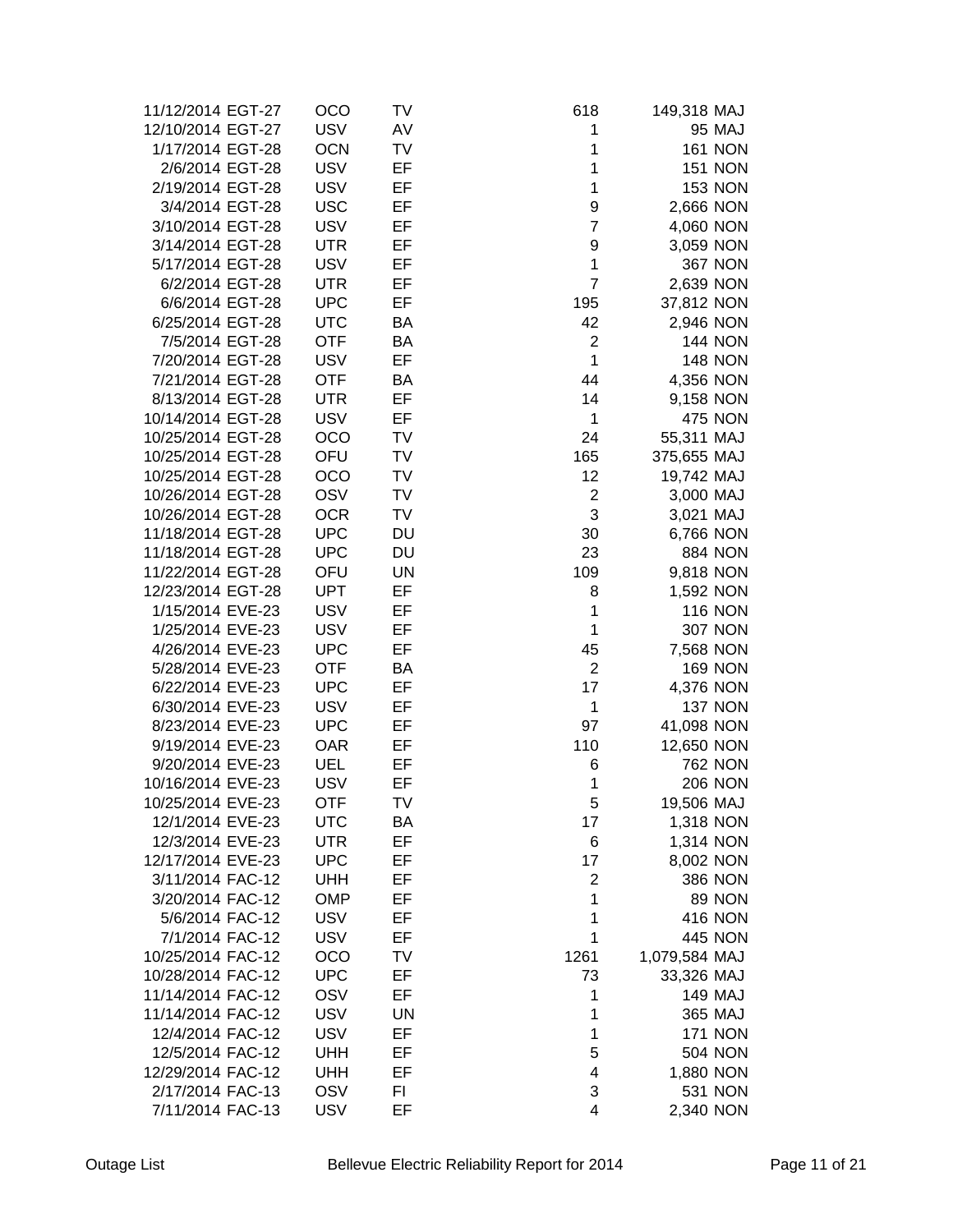| 8/27/2014 FAC-13               | <b>OTF</b> | EF        | 3              | 483 NON        |  |
|--------------------------------|------------|-----------|----------------|----------------|--|
| 9/7/2014 FAC-13                | <b>UOT</b> | <b>UN</b> | 1139           | 185,432 NON    |  |
| 10/25/2014 FAC-13              | <b>OCO</b> | <b>TV</b> | 32             | 50,430 MAJ     |  |
| 10/28/2014 FAC-13              | OFU        | <b>TV</b> | 59             | 23,523 MAJ     |  |
| 11/12/2014 FAC-13              | <b>OCO</b> | <b>TV</b> | 1139           | 104,428 MAJ    |  |
|                                | <b>OCO</b> | TV        | 5              | 14,941 MAJ     |  |
| 10/26/2014 FAC-23              |            |           |                |                |  |
| 1/11/2014 FAC-25               | <b>OCO</b> | TV        | 760            | 927,263 MAJ    |  |
| 3/8/2014 FAC-25                | <b>USV</b> | EF        | 1              | <b>80 NON</b>  |  |
| 5/29/2014 FAC-25               | <b>OCO</b> | BA        | 47             | 11,750 NON     |  |
| 6/9/2014 FAC-25                | <b>UFJ</b> | EF        | 432            | 34,128 NON     |  |
| 7/2/2014 FAC-25                | <b>UPC</b> | EF        | 13             | 3,796 NON      |  |
| 7/3/2014 FAC-25                | <b>UPS</b> | EF        | 14             | <b>56 NON</b>  |  |
| 7/7/2014 FAC-25                | <b>UPC</b> | EF        | 60             | 14,550 NON     |  |
| 7/7/2014 FAC-25                | <b>UTF</b> | EF        | $\overline{7}$ | <b>826 NON</b> |  |
| 7/7/2014 FAC-25                | <b>UTR</b> | EF        | 10             | 2,174 NON      |  |
| 10/25/2014 FAC-25              | <b>OCO</b> | <b>TV</b> | 442            | 217,795 MAJ    |  |
| 10/26/2014 FAC-25              | <b>OTF</b> | <b>TV</b> | 6              | 9,002 MAJ      |  |
| 10/26/2014 FAC-25              | <b>OCO</b> | TV        | 13             | 6,271 MAJ      |  |
| 11/28/2014 FAC-25              | <b>UPC</b> | EF        | 69             | 22,110 NON     |  |
| 12/14/2014 FAC-25              | <b>OCO</b> | <b>TV</b> | 402            | 27,296 MAJ     |  |
| 2/11/2014 GOO-13               | <b>USV</b> | EF        | 1              | 320 NON        |  |
| 1/11/2014 HAZ-12               | <b>OTF</b> | TV        | 3              | 4,087 MAJ      |  |
| 1/21/2014 HAZ-12               | <b>OTF</b> | EF        | 4              | <b>383 NON</b> |  |
| 2/12/2014 HAZ-12               | <b>OCO</b> | TV        | 2064           | 254,973 NON    |  |
| 2/21/2014 HAZ-12               | <b>USV</b> | EF        | 1              | <b>222 NON</b> |  |
| 3/6/2014 HAZ-12                | <b>USV</b> | EF        | 1              | <b>169 NON</b> |  |
| 3/8/2014 HAZ-12                | <b>USV</b> | EF        | $\mathbf{1}$   | <b>71 NON</b>  |  |
| 3/22/2014 HAZ-12               | OFU        | BA        | 36             | 4,475 NON      |  |
| 5/23/2014 HAZ-12               | <b>USV</b> | EF        | $\mathbf{1}$   | <b>444 NON</b> |  |
| 6/15/2014 HAZ-12               | <b>USV</b> | EF        | 1              | <b>616 NON</b> |  |
|                                |            |           | 4              | <b>372 NON</b> |  |
| 7/11/2014 HAZ-12               | <b>OTF</b> | BA        |                |                |  |
| 8/6/2014 HAZ-12                | <b>USV</b> | EF        | 1              | <b>221 NON</b> |  |
| 8/9/2014 HAZ-12                | <b>OTR</b> | BA        | 6              | <b>377 NON</b> |  |
| 10/7/2014 HAZ-12               | <b>UHH</b> | EF        | 67             | 959 NON        |  |
| 10/15/2014 HAZ-12              | <b>OTF</b> | EF        | 4              | <b>243 NON</b> |  |
| 10/25/2014 HAZ-12              | <b>OCO</b> | <b>TV</b> | 1884           | 992,304 MAJ    |  |
| 10/26/2014 HAZ-12              | OCO        | TV        | 84             | 164,784 MAJ    |  |
| 11/13/2014 HAZ-12              | <b>OTF</b> | EF        | 4              | 259 MAJ        |  |
| 11/28/2014 HAZ-12              | <b>OFC</b> | UN        | 3              | <b>573 NON</b> |  |
| 12/21/2014 HAZ-12              | <b>UHH</b> | EF        | 12             | 2,470 NON      |  |
| 10/25/2014 HAZ-12 <sup>3</sup> | <b>OCO</b> | <b>TV</b> | 2213           | 33,195 MAJ     |  |
| 8/25/2014 HAZ-13               | <b>OTR</b> | BA        | $\overline{c}$ | <b>342 NON</b> |  |
| 8/27/2014 HAZ-13               | <b>USV</b> | EF        | $\mathbf 1$    | <b>576 NON</b> |  |
| 8/31/2014 HAZ-13               | <b>UTC</b> | EF        | 4              | <b>772 NON</b> |  |
| 9/29/2014 HAZ-13               | <b>UPC</b> | EF        | 29             | 3,834 NON      |  |
| 10/15/2014 HAZ-13              | <b>UTC</b> | EF        | 45             | 2,385 NON      |  |
| 10/20/2014 HAZ-13              | <b>OTF</b> | BA        | 4              | <b>293 NON</b> |  |
| 10/24/2014 HAZ-13              | <b>USV</b> | EF        | 1              | <b>153 NON</b> |  |
| 10/25/2014 HAZ-13              | OCO        | TV        | 19             | 47,426 MAJ     |  |
| 10/25/2014 HAZ-13              | OCO        | TV        | 5              | 13,442 MAJ     |  |
| 10/25/2014 HAZ-13 <sup>3</sup> | <b>OCO</b> | <b>TV</b> |                |                |  |
|                                |            |           | 1122           | 16,830 MAJ     |  |
| 10/27/2014 HAZ-13              | OCO        | TV        | 1              | 250 MAJ        |  |
| 11/1/2014 HAZ-13               | <b>USV</b> | EF        | 1              | <b>151 NON</b> |  |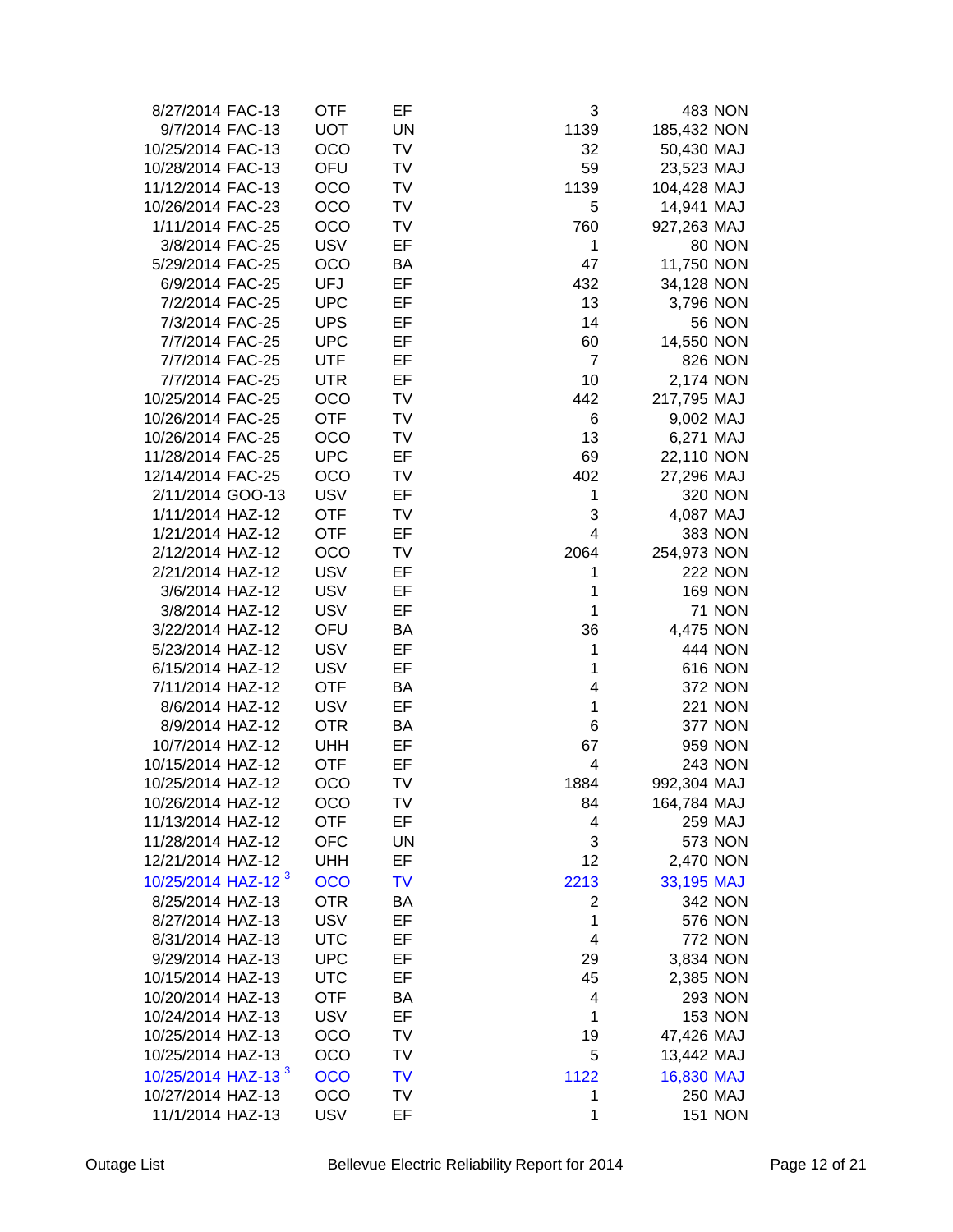| 12/11/2014 HAZ-13 | OTF        | EF        | $\overline{2}$ | <b>181 NON</b>              |
|-------------------|------------|-----------|----------------|-----------------------------|
| 12/27/2014 HAZ-13 | OFU        | EO        | 21             | 1,952 NON                   |
| 12/31/2014 HAZ-13 | <b>OTR</b> | EO        | 6              | 656 NON                     |
| 5/10/2014 HOU-23  | <b>UFJ</b> | EF        | $\overline{2}$ | <b>114 NON</b>              |
| 7/14/2014 HOU-23  | <b>USV</b> | EF        | 1              | <b>318 NON</b>              |
| 9/29/2014 HOU-23  | <b>UPC</b> | EF        | $\overline{7}$ | 2,114 NON                   |
| 10/26/2014 HOU-23 | OCO        | TV        | 16             | 30,915 MAJ                  |
| 11/29/2014 HOU-23 | OSV        | EF        | 1              | 812 MAJ                     |
|                   |            |           | 3              |                             |
| 9/24/2014 HOU-25  | OCO        | TV        |                | <b>855 NON</b>              |
| 10/26/2014 HOU-25 | OCO        | TV        | 506            | 43,069 MAJ                  |
| 10/26/2014 HOU-25 | <b>OTR</b> | TV        | 7              | 6,796 MAJ                   |
| 11/3/2014 HOU-25  | <b>UTC</b> | TV        | 4              | <b>437 NON</b>              |
| 11/10/2014 HOU-25 | OCO        | AO        | 21             | 4,509 NON                   |
| 2/15/2014 KWH-22  | <b>OTF</b> | EF        | 6              | 4,033 NON                   |
| 7/11/2014 KWH-22  | <b>USV</b> | EF        | 1              | <b>510 NON</b>              |
| 7/12/2014 KWH-22  | <b>USV</b> | EF        | 1              | <b>141 NON</b>              |
| 7/29/2014 KWH-22  | <b>UTC</b> | BA        | 130            | 2,396 NON                   |
| 10/14/2014 KWH-22 | <b>OTF</b> | <b>BA</b> | 6              | <b>254 NON</b>              |
| 10/25/2014 KWH-22 | OCO        | TV        | 107            | 182,519 MAJ                 |
| 10/25/2014 KWH-22 | OCO        | <b>TV</b> | 95             | 264,163 MAJ                 |
| 10/25/2014 KWH-22 | OCO        | <b>TV</b> | 59             | 149,788 MAJ                 |
| 10/27/2014 KWH-22 | OCO        | TV        | 107            | 85,573 MAJ                  |
| 10/27/2014 KWH-22 | OSV        | <b>TV</b> | 1              | 1,165 MAJ                   |
| 11/10/2014 KWH-22 | <b>OTF</b> | EF        | 4              | <b>214 NON</b>              |
| 11/23/2014 KWH-22 | OCO        | EF        | 107            | 23,285 NON                  |
| 2/19/2014 KWH-23  | <b>UPC</b> | EF        | 35             | 12,301 NON                  |
| 2/26/2014 KWH-23  | <b>UTR</b> | EF        | 21             | 6,271 NON                   |
| 4/26/2014 KWH-23  | <b>USV</b> | EF        | 1              | <b>101 NON</b>              |
| 5/7/2014 KWH-23   | <b>UHH</b> | EF        | 5              | 330 NON                     |
| 7/20/2014 KWH-23  | <b>UTR</b> | EF        | 5              | 1,420 NON                   |
| 10/7/2014 KWH-23  | <b>UPC</b> | EF        | 11             | 2,988 NON                   |
| 10/25/2014 KWH-23 | OCO        | TV        | 123            | 268,374 MAJ                 |
| 11/6/2014 KWH-23  | OCO        | TV        | 101            | 9,748 NON                   |
| 12/11/2014 KWH-23 | OCO        | TV        | 101            | 82,005 MAJ                  |
| 12/16/2014 KWH-23 | OSV        | TV        | 1              | <b>158 NON</b>              |
| 2/16/2014 KWH-25  | <b>USV</b> | EF        | 1              | <b>249 NON</b>              |
| 4/3/2014 KWH-25   | <b>USV</b> | EF        | 1              | <b>214 NON</b>              |
| 4/16/2014 KWH-25  | <b>UPT</b> | EF        | 16             | 6,656 NON                   |
| 6/24/2014 KWH-25  | <b>USV</b> | EF        | 1              | <b>408 NON</b>              |
| 7/17/2014 KWH-25  | <b>UPC</b> | EF        | 29             | 13,015 NON                  |
| 8/19/2014 KWH-25  | OSV        | TV        | 6              | 1,626 NON                   |
| 8/19/2014 KWH-25  | OSV        | TV        | 6              |                             |
| 8/27/2014 KWH-25  | <b>OTF</b> | TV        | 6              | 1,622 NON<br><b>480 NON</b> |
|                   |            |           | 1              |                             |
| 8/30/2014 KWH-25  | <b>USV</b> | EF        |                | <b>148 NON</b>              |
| 9/1/2014 KWH-25   | <b>OTF</b> | BA        | 4              | <b>539 NON</b>              |
| 9/26/2014 KWH-25  | <b>OTR</b> | BA        | 4              | <b>713 NON</b>              |
| 10/11/2014 KWH-25 | <b>UFJ</b> | EF        | 10             | 2,080 NON                   |
| 10/25/2014 KWH-25 | OCO        | TV        | 1606           | 2,767,138 MAJ               |
| 11/13/2014 KWH-25 | <b>USV</b> | EF        | 1              | 236 MAJ                     |
| 11/18/2014 KWH-25 | <b>USV</b> | EF        | 1              | <b>311 NON</b>              |
| 11/18/2014 KWH-25 | <b>UHH</b> | EF        | 1              | <b>334 NON</b>              |
| 12/7/2014 KWH-25  | <b>UPC</b> | EF        | 7              | 3,133 NON                   |
| 12/19/2014 KWH-25 | <b>USV</b> | EF        | 1              | <b>312 NON</b>              |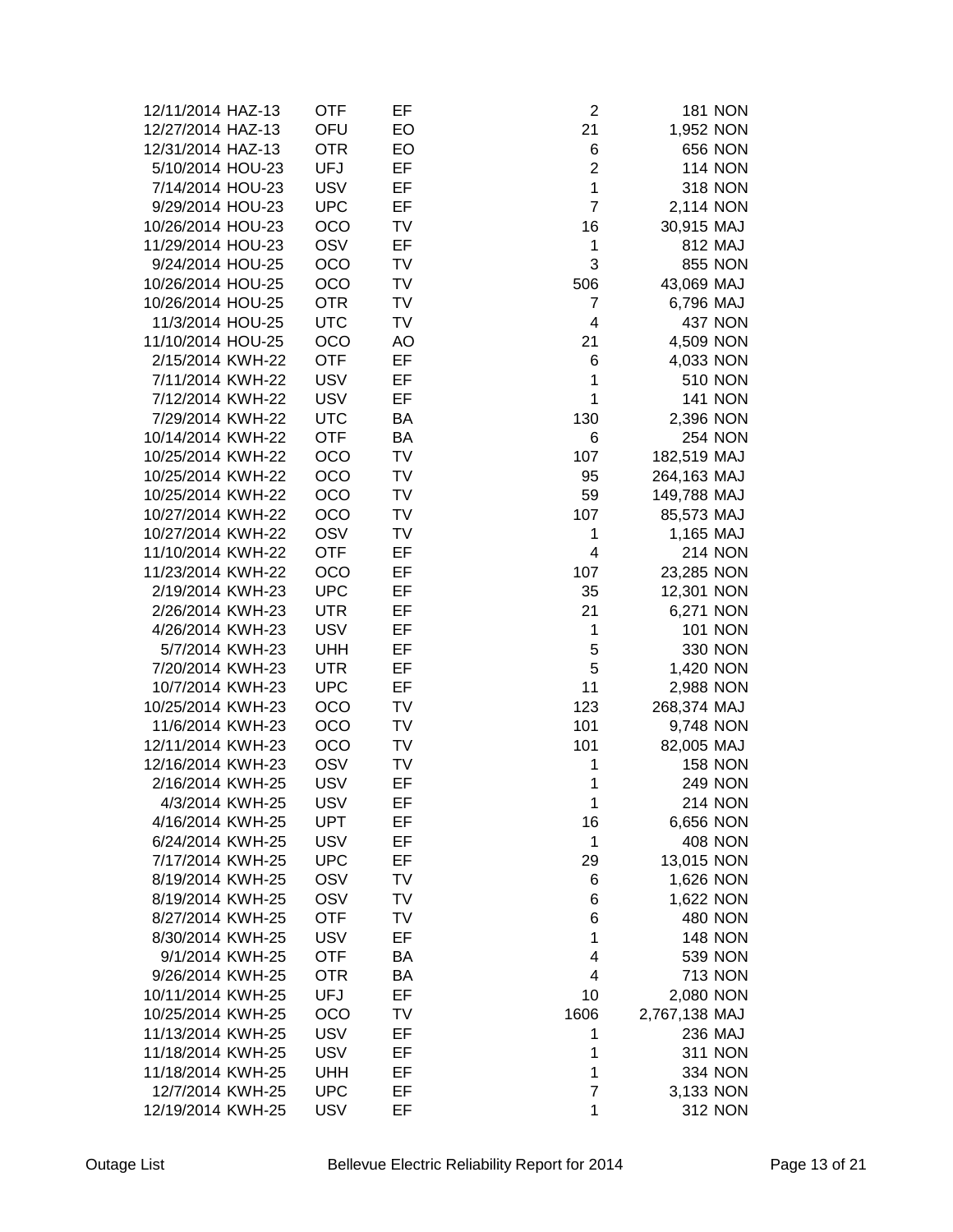| 12/26/2014 KWH-25              | OSV        | TV        | 7              | 1,409 NON         |
|--------------------------------|------------|-----------|----------------|-------------------|
| 10/25/2014 KWH-26              | <b>OCO</b> | TV        | 5              | 13,444 MAJ        |
| 10/26/2014 KWH-26              | <b>OCO</b> | TV        | $\overline{7}$ | 7,936 MAJ         |
| 10/27/2014 KWH-26              | <b>OCO</b> | TV        | 7              | 5,512 MAJ         |
| 11/11/2014 KWH-26              | <b>USV</b> | EF        | 1              | <b>139 MAJ</b>    |
| 1/11/2014 LHL-22               | <b>OCO</b> | TV        | 1044           | 133,301 MAJ       |
| 1/11/2014 LHL-22               | <b>OCO</b> | TV        | 24             |                   |
|                                |            |           |                | 45,415 MAJ        |
| 2/15/2014 LHL-22               | OFU        | TV        | 39             | 4,915 NON         |
| 3/26/2014 LHL-22               | <b>OTF</b> | EF        | 3              | <b>286 NON</b>    |
| 3/31/2014 LHL-22               | <b>OSV</b> | TV        | 1              | <b>151 NON</b>    |
| 5/24/2014 LHL-22               | <b>OTF</b> | BA        | 52             | 3,640 NON         |
| 6/3/2014 LHL-22                | <b>OPO</b> | EF        | 8              | 2,440 NON         |
| 7/1/2014 LHL-22                | <b>OTR</b> | TV        | 4              | 1,352 NON         |
| 7/4/2014 LHL-22                | <b>OTF</b> | TV        | 6              | 997 NON           |
| 8/8/2014 LHL-22                | <b>OTF</b> | BA        | $\overline{2}$ | <b>124 NON</b>    |
| 8/11/2014 LHL-22               | <b>OTR</b> | $\sqcup$  | 3              | <b>894 NON</b>    |
| 9/28/2014 LHL-22               | <b>OTR</b> | <b>UN</b> | 3              | 996 NON           |
| 10/15/2014 LHL-22              | <b>SCB</b> | TO        | 1044           | 76,212 NON        |
| 10/22/2014 LHL-22              | OCO        | <b>TO</b> | 1044           | 126,463 NON       |
| 10/30/2014 LHL-22 <sup>3</sup> | <b>OCO</b> | <b>TV</b> | 1044           | <b>13,572 NON</b> |
| 12/1/2014 LHL-22               | OFU        | BA        | 52             | 4,822 NON         |
| 1/11/2014 LHL-23               | OFU        | TV        | 76             | 158,641 MAJ       |
| 4/14/2014 LHL-23               | <b>OTF</b> | <b>UN</b> | 22             | 1,408 NON         |
| 7/18/2014 LHL-23               | <b>OTR</b> | BA        | 21             | <b>642 NON</b>    |
| 10/6/2014 LHL-23               | <b>UEL</b> | OE        | 180            | 17,460 NON        |
| 10/30/2014 LHL-23 <sup>3</sup> | <b>OCO</b> | <b>TV</b> | 1219           | <b>15,847 NON</b> |
| 2/6/2014 LHL-25                | <b>UFJ</b> | EF        | 99             | 10,085 NON        |
| 4/3/2014 LHL-25                | <b>USV</b> | EF        | 1              | <b>560 NON</b>    |
| 4/27/2014 LHL-25               | <b>UPC</b> | EF        | 1017           | 232,893 NON       |
| 6/17/2014 LHL-25               | <b>UDC</b> | EF        | 188            | 48,332 NON        |
| 7/4/2014 LHL-25                | <b>OTF</b> | BA        | $\overline{7}$ | <b>679 NON</b>    |
| 8/4/2014 LHL-25                | <b>UFJ</b> | EF        | 580            | 116,000 NON       |
|                                |            |           |                |                   |
| 8/5/2014 LHL-25                | <b>UPC</b> | EF        | 1244           | 51,004 NON        |
| 8/5/2014 LHL-25                | <b>UPC</b> | EF        | 50             | 8,377 NON         |
| 8/27/2014 LHL-25               | <b>UGF</b> | EF        | 338            | 137,014 NON       |
| 8/29/2014 LHL-25               | <b>UPC</b> | EF        | 223            | 60,057 NON        |
| 9/10/2014 LHL-25               | <b>UPC</b> | EF        | 31             | 6,671 NON         |
| 9/13/2014 LHL-25               | OCO        | TV        | 1              | <b>100 NON</b>    |
| 10/22/2014 LHL-25              | <b>UPC</b> | EF        | 31             | 14,589 NON        |
| 10/30/2014 LHL-25 <sup>3</sup> | <b>OCO</b> | <b>TV</b> | 2134           | <b>27,742 NON</b> |
| 11/9/2014 LHL-25               | <b>OTF</b> | EF        | $\overline{7}$ | <b>719 NON</b>    |
| 11/19/2014 LHL-25              | <b>UPC</b> | EF        | 37             | 7,855 NON         |
| 11/27/2014 LHL-25              | <b>UTC</b> | EF        | 15             | 2,500 NON         |
| 12/10/2014 LHL-25              | <b>OCO</b> | EF        | 1              | 110 MAJ           |
| 4/19/2014 LHL-26               | <b>USV</b> | EF        | 1              | <b>114 NON</b>    |
| 8/31/2014 LHL-26               | OSV        | TV        | 1              | <b>145 NON</b>    |
| 9/29/2014 LHL-26               | <b>USV</b> | EF        | $\mathbf 1$    | <b>202 NON</b>    |
| 10/30/2014 LHL-26 <sup>3</sup> | <b>OCO</b> | <b>TV</b> | 548            | 7,124 NON         |
| 11/3/2014 LHL-26               | <b>UPC</b> | DU        | 68             | 5,191 NON         |
| 12/28/2014 LHL-26              | <b>OTF</b> | EF        | $\overline{2}$ | <b>149 NON</b>    |
| 4/7/2014 LOC-22                | <b>OTR</b> | EF        | $\overline{2}$ | 390 NON           |
| 5/13/2014 LOC-22               | <b>UTR</b> | EF        | 12             | 6,624 NON         |
| 5/20/2014 LOC-22               | <b>UTR</b> | EO        | 13             | 5,135 NON         |
|                                |            |           |                |                   |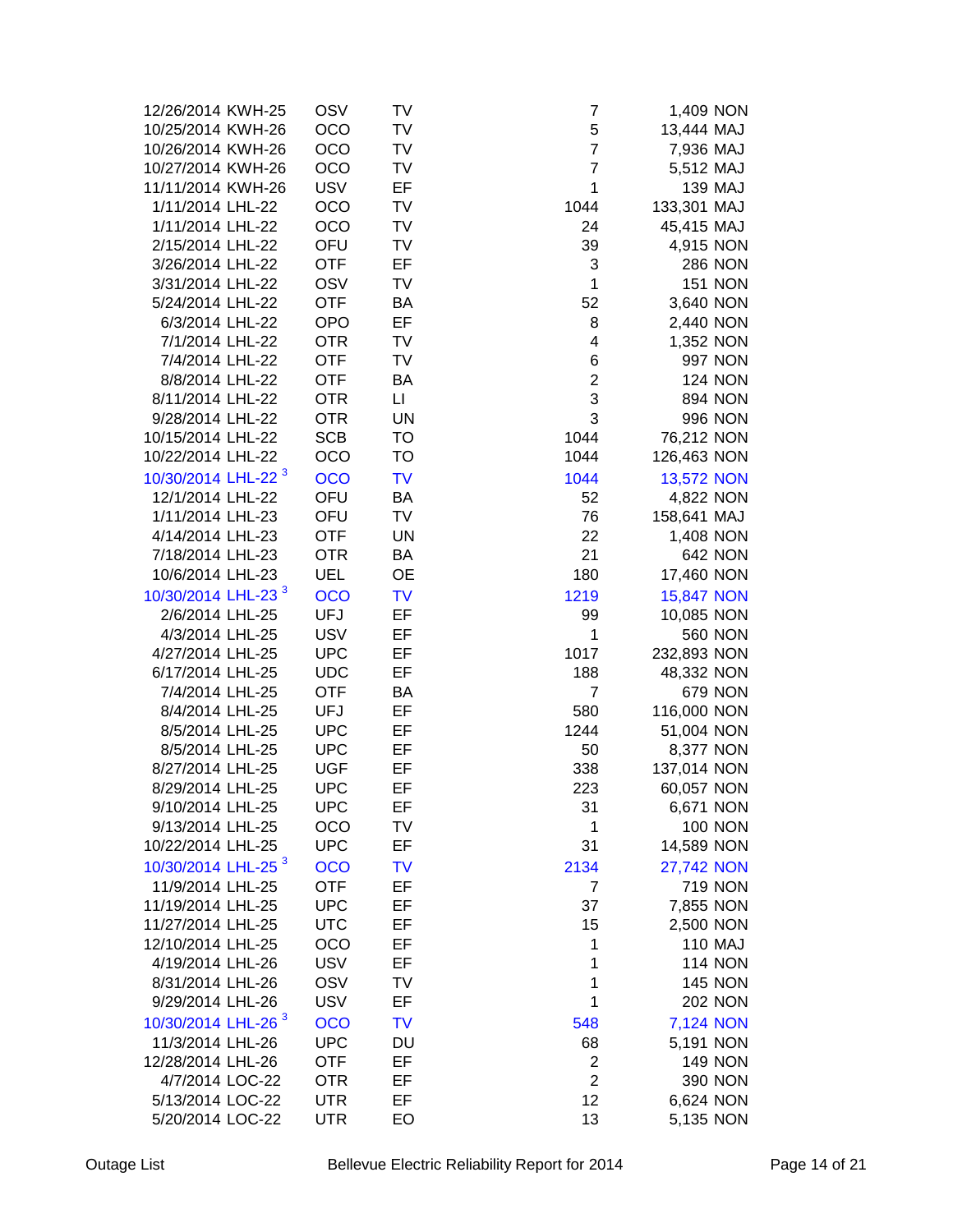| 8/17/2014 LOC-22  | <b>UPC</b> | EF        | 127                     | 31,671 NON     |
|-------------------|------------|-----------|-------------------------|----------------|
| 10/1/2014 LOC-22  | <b>UTC</b> | <b>UN</b> | 41                      | 2,543 NON      |
| 10/25/2014 LOC-22 | OSV        | <b>TV</b> | 1                       | 1,524 MAJ      |
| 10/26/2014 LOC-22 | <b>OSV</b> | <b>TV</b> | 1                       | 2,693 MAJ      |
| 10/27/2014 LOC-22 | OSV        | TV        | 1                       | 387 MAJ        |
| 10/27/2014 LOC-22 | <b>OCO</b> | <b>TV</b> | 1                       | 1,509 MAJ      |
| 11/28/2014 LOC-22 | <b>UEL</b> | EF        | 375                     | 88,371 NON     |
| 11/29/2014 LOC-22 | <b>UTC</b> | EF        | 41                      | 12,535 MAJ     |
| 3/3/2014 LOC-23   | <b>OTR</b> | EF        | 3                       | 918 NON        |
| 3/31/2014 LOC-23  | <b>UTR</b> | EF        | 1                       | <b>374 NON</b> |
| 7/11/2014 LOC-23  | <b>USV</b> | <b>DU</b> | 1                       | 41 NON         |
| 8/4/2014 LOC-23   | <b>OTF</b> | EF        | 5                       | 1,057 NON      |
| 9/19/2014 LOC-23  | <b>UPC</b> | EF        | 112                     | 16,128 NON     |
| 10/25/2014 LOC-23 | OCO        | TV        | 117                     | 323,253 MAJ    |
| 10/26/2014 LOC-23 | OCO        | TV        | 1                       | 781 MAJ        |
| 10/27/2014 LOC-23 | <b>OCO</b> | TV        | 6                       | 2,212 MAJ      |
| 10/27/2014 LOC-23 | OCO        | TV        | 52                      | 17,326 MAJ     |
| 10/27/2014 LOC-23 | <b>OCO</b> | TV        | 14                      | 913 MAJ        |
| 11/6/2014 LOC-23  | <b>OCO</b> | <b>OE</b> | 102                     | 8,588 NON      |
| 11/6/2014 LOC-23  | <b>OCO</b> | <b>OE</b> | 7                       | 1,391 NON      |
| 11/9/2014 LOC-23  | <b>OJU</b> | <b>OE</b> | 37                      | 5,485 NON      |
| 11/29/2014 LOC-23 | <b>OCO</b> | EF        | $\overline{7}$          | 7,191 MAJ      |
| 5/5/2014 LOC-33   | <b>UEL</b> | EF        | 3                       | <b>462 NON</b> |
| 5/27/2014 MED-35  | <b>USV</b> | EF        | $\mathbf 1$             | <b>180 NON</b> |
| 10/25/2014 MED-35 | <b>OCO</b> | TV        | 191                     | 228,436 MAJ    |
| 12/11/2014 MED-35 | <b>OCO</b> | TV        | 189                     | 22,491 MAJ     |
| 2/1/2014 MED-36   | <b>USV</b> | EF        | 1                       | <b>318 NON</b> |
| 4/19/2014 MED-36  | <b>PTF</b> | EF        | $\overline{\mathbf{4}}$ | 1,408 NON      |
| 4/19/2014 MED-36  | <b>USV</b> | DU        | 1                       | <b>647 NON</b> |
| 4/21/2014 MED-36  | OFU        | BA        | 184                     | 19,450 NON     |
| 7/25/2014 MED-36  | <b>PMF</b> | <b>UN</b> | 53                      | 11,314 NON     |
| 8/13/2014 MED-36  | <b>UPS</b> | EF        | 275                     | 125,810 NON    |
| 8/31/2014 MED-36  | <b>USV</b> | <b>OE</b> | 1                       | 83 NON         |
| 9/2/2014 MED-36   | <b>OCO</b> | TV        | 13                      | 1,019 NON      |
| 9/27/2014 MED-36  | <b>USC</b> | EF        | 1                       | <b>385 NON</b> |
| 10/22/2014 MED-36 | OCO        | <b>TV</b> | 48                      | 7,980 NON      |
| 10/25/2014 MED-36 | <b>OTF</b> | TV        | 2                       | 7,604 MAJ      |
| 11/24/2014 MED-36 | OCO        | OE        | 48                      | 1,070 NON      |
| 11/30/2014 MED-36 | <b>USV</b> | EF        | 1                       | <b>257 MAJ</b> |
| 7/30/2014 MLK-12  | <b>USV</b> | EF        | 1                       | 348 NON        |
| 7/31/2014 MLK-12  | <b>USC</b> | EF        | 1                       | 490 NON        |
| 1/8/2014 MLK-13   | <b>UTR</b> | EF        | 25                      | 13,518 NON     |
| 4/3/2014 MLK-13   | <b>UPC</b> | EF        | 50                      | 11,358 NON     |
| 6/14/2014 MLK-13  | <b>UPC</b> | EF        | 5                       | 2,232 NON      |
| 7/17/2014 MLK-13  | <b>USV</b> | EF        | 1                       | <b>122 NON</b> |
| 7/23/2014 MLK-13  | <b>UPC</b> | UN        | 117                     | 19,539 NON     |
| 7/23/2014 MLK-13  | <b>UPC</b> | EF        | 20                      | 10,883 NON     |
| 7/29/2014 MLK-13  | OCO        | TV        | 10                      | 620 NON        |
| 8/1/2014 MLK-13   | <b>OTR</b> | EF        | 4                       | 976 NON        |
| 9/9/2014 MLK-13   | <b>UPC</b> | DU        | 198                     | 25,720 NON     |
| 10/19/2014 MLK-13 | <b>UPC</b> | EF        | 50                      | 10,390 NON     |
| 12/5/2014 MLK-13  | <b>UTR</b> | EF        | 1                       | 443 NON        |
| 5/12/2014 MLK-15  | <b>UPC</b> | EF        | 290                     | 72,849 NON     |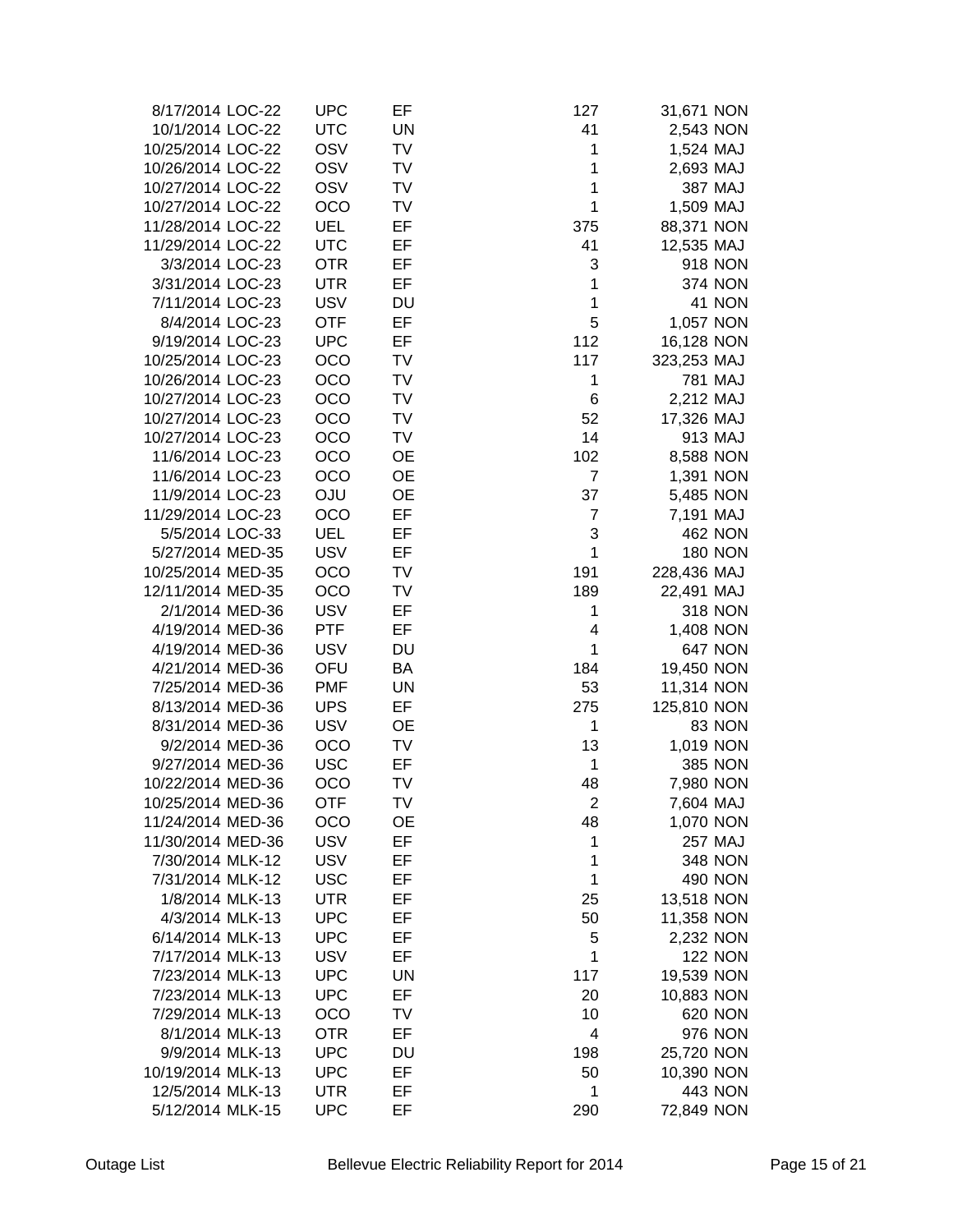| 6/10/2014 MLK-15               | UTR        | EF        | 1                       | <b>259 NON</b>      |  |
|--------------------------------|------------|-----------|-------------------------|---------------------|--|
| 6/11/2014 MLK-15               | <b>UPC</b> | EF        | 71                      | 17,110 NON          |  |
| 6/12/2014 MLK-15               | <b>USC</b> | DU        | 1                       | <b>462 NON</b>      |  |
| 7/8/2014 MLK-15                | <b>OCO</b> | <b>TO</b> | 1433                    | 83,114 NON          |  |
| 10/27/2014 MLK-15              | OSV        | <b>TV</b> | 4                       | 6,866 MAJ           |  |
| 7/5/2014 MLK-16                | <b>UTR</b> | EF        | 8                       | 3,664 NON           |  |
| 8/7/2014 MLK-16                | OSV        | TV        | $\mathbf{1}$            | <b>128 NON</b>      |  |
| 10/26/2014 MLK-16              | <b>OCO</b> | TV        | 33                      | 43,850 MAJ          |  |
| 12/5/2014 MLK-16               | <b>UTR</b> | EF        | 1                       | <b>28 NON</b>       |  |
| 1/11/2014 NOB-12               | <b>OCO</b> | TV        | 92                      | 115,058 MAJ         |  |
| 7/22/2014 NOB-12               | <b>UTC</b> | BA        | 17                      | 1,377 NON           |  |
| 2/12/2014 NOB-23               | OFU        | TV        | 92                      | 35,497 NON          |  |
| 6/21/2014 NOB-23               | <b>UPC</b> | <b>UN</b> | 176                     | 70,373 NON          |  |
| 2/3/2014 NOB-24                | <b>OTF</b> | EF        | 10                      | 1,398 NON           |  |
| 2/19/2014 NOB-24               | <b>UPC</b> | <b>OE</b> | 971                     | 78,131 NON          |  |
| 4/7/2014 NOB-24                | <b>UFJ</b> | EF        | 15                      |                     |  |
| 6/20/2014 NOB-24               | <b>UTC</b> | EF        | 3                       | 3,348 NON<br>45 NON |  |
|                                |            |           |                         |                     |  |
| 7/27/2014 NOB-24               | OCO        | TV        | 312                     | 84,864 NON          |  |
| 9/7/2014 NOB-24                | <b>UPC</b> | EF        | 26                      | 7,950 NON           |  |
| 9/29/2014 NOB-24               | <b>UPC</b> | UN        | 26                      | 13,260 NON          |  |
| 10/25/2014 NOB-24              | <b>OTF</b> | EF        | 5                       | 17,819 MAJ          |  |
| 10/25/2014 NOB-24              | <b>OCO</b> | TV        | 307                     | 504,268 MAJ         |  |
| 10/27/2014 NOB-24              | OCO        | TV        | 3                       | 6,243 MAJ           |  |
| 10/27/2014 NOB-24              | OCO        | TV        | 3                       | 3,270 MAJ           |  |
| 10/28/2014 NOB-24              | <b>UPC</b> | EF        | 3                       | 1,428 MAJ           |  |
| 12/11/2014 NOB-24              | <b>OTF</b> | TV        | 6                       | 7,769 MAJ           |  |
| 3/8/2014 NRU-23                | <b>OMP</b> | FI        | 1                       | <b>177 NON</b>      |  |
| 6/4/2014 NRU-23                | <b>OTF</b> | <b>BA</b> | $\overline{\mathbf{c}}$ | <b>116 NON</b>      |  |
| 6/24/2014 NRU-23               | <b>UTC</b> | BA        | 3                       | <b>396 NON</b>      |  |
| 6/27/2014 NRU-23               | <b>UPC</b> | EF        | 8                       | 3,920 NON           |  |
| 7/11/2014 NRU-23               | <b>OTF</b> | BA        | 3                       | <b>540 NON</b>      |  |
| 7/13/2014 NRU-23               | <b>UTC</b> | BA        | 3                       | <b>96 NON</b>       |  |
| 7/21/2014 NRU-23               | <b>OTF</b> | BA        | 3                       | <b>276 NON</b>      |  |
| 7/29/2014 NRU-23               | <b>OTR</b> | EF        | 3                       | 940 NON             |  |
| 8/9/2014 NRU-23                | OFU        | BA        | 1                       | <b>142 NON</b>      |  |
| 8/14/2014 NRU-23               | <b>USV</b> | DU        | 1                       | <b>552 NON</b>      |  |
| 8/20/2014 NRU-23               | <b>OTR</b> | BA        | $\overline{2}$          | <b>146 NON</b>      |  |
| 10/25/2014 NRU-23 <sup>4</sup> | <b>OCO</b> | <b>TV</b> | 743                     | 1,133,818 MAJ       |  |
| 10/27/2014 NRU-23              | <b>OTF</b> | TV        | 6                       | 3,269 MAJ           |  |
| 12/1/2014 NRU-23               | OCO        | TV        | 9                       | <b>74 NON</b>       |  |
| 12/11/2014 NRU-23              | OCO        | TV        | 817                     | 359,452 MAJ         |  |
| 12/16/2014 NRU-23              | <b>OTF</b> | BA        | $\overline{2}$          | <b>96 NON</b>       |  |
| 1/25/2014 NRU-25               | <b>UPC</b> | EF        | 19                      | 5,021 NON           |  |
| 2/20/2014 NRU-25               | <b>USC</b> | EF        | 1                       | <b>447 NON</b>      |  |
| 3/17/2014 NRU-25               | OCO        | FI.       | 3                       | 1,497 NON           |  |
| 6/4/2014 NRU-25                | <b>USV</b> | DU        | 10                      | 630 NON             |  |
| 7/23/2014 NRU-25               | <b>UPC</b> | EF        | 1                       | <b>352 NON</b>      |  |
| 7/24/2014 NRU-25               | <b>OTF</b> | BA        | 4                       | <b>372 NON</b>      |  |
| 8/4/2014 NRU-25                | <b>UPC</b> | EF        | 4                       | 1,890 NON           |  |
| 8/26/2014 NRU-25               | <b>UPC</b> | <b>UN</b> | 41                      | 10,982 NON          |  |
| 9/19/2014 NRU-25               | <b>OTF</b> | BA        | 4                       | <b>885 NON</b>      |  |
| 10/24/2014 NRU-25              | <b>USV</b> | EF        | 1                       | 454 NON             |  |
| 10/25/2014 NRU-25 <sup>4</sup> | <b>OCO</b> | TV        | 931                     | 1,130,567 MAJ       |  |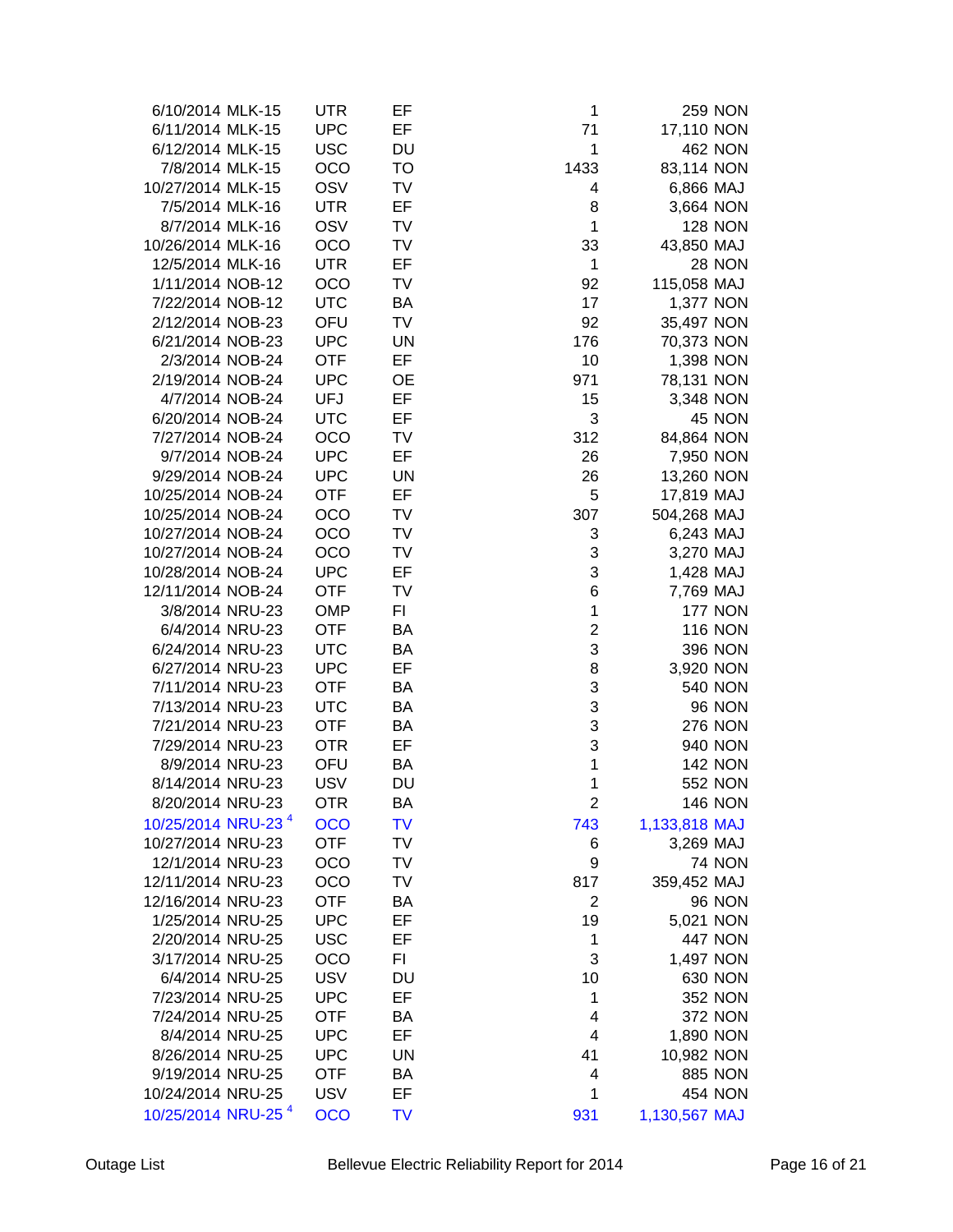| 11/29/2014 NRU-25              | <b>USV</b> | EF        | 1              | 1,387 MAJ      |       |
|--------------------------------|------------|-----------|----------------|----------------|-------|
| 12/11/2014 NRU-25              | OCO        | TV        | 1              | 930 MAJ        |       |
| 10/25/2014 NRU-26 <sup>4</sup> | <b>OCO</b> | <b>TV</b> |                | 200,540 MAJ    |       |
| 12/11/2014 NRU-26              | <b>UOT</b> | TV        | 185            |                |       |
|                                |            |           | 38             | 40,835 MAJ     |       |
| 12/12/2014 NRU-26              | <b>UTC</b> | <b>TV</b> | 11             | 2,810 MAJ      |       |
| 1/11/2014 NRU-27               | <b>OTF</b> | TV        | 1              | 1,644 MAJ      |       |
| 3/24/2014 NRU-27               | <b>OTF</b> | BA        | $\overline{2}$ | <b>158 NON</b> |       |
| 6/4/2014 NRU-27                | <b>OTF</b> | BA        | 11             | <b>682 NON</b> |       |
| 6/19/2014 NRU-27               | <b>OTF</b> | BA        | $\overline{2}$ | <b>150 NON</b> |       |
| 7/2/2014 NRU-27                | <b>OTF</b> | EF        | 3              | <b>515 NON</b> |       |
| 7/26/2014 NRU-27               | <b>UPC</b> | EF        | 704            | 33,715 NON     |       |
| 9/22/2014 NRU-27               | <b>OTF</b> | BA        | 1              | <b>158 NON</b> |       |
| 9/30/2014 NRU-27               | <b>UFJ</b> | EF        | 22             | 5,415 NON      |       |
| 10/25/2014 NRU-27 <sup>4</sup> | <b>OCO</b> | <b>TV</b> | 705            | 1,047,630 MAJ  |       |
| 10/23/2014 NRU-27              | <b>USV</b> | EF        | 1              | <b>588 NON</b> |       |
| 11/6/2014 NRU-27               | <b>UPC</b> | EF        | 107            | 14,383 NON     |       |
| 12/12/2014 NRU-27              | <b>OCO</b> | TV        | 4              | 3,274 MAJ      |       |
| 2/3/2014 OVE-12                | <b>USV</b> | EF        | 1              | <b>149 NON</b> |       |
| 5/19/2014 OVE-12               | OFU        | BA        | 39             | 3,152 NON      |       |
| 6/28/2014 OVE-12               | <b>UPC</b> | <b>UN</b> | 140            | 24,461 NON     |       |
| 8/2/2014 OVE-12                | <b>OTF</b> | BA        | 3              | <b>255 NON</b> |       |
| 9/2/2014 OVE-12                | <b>USV</b> | EF        | 1              | <b>648 NON</b> |       |
| 1/3/2014 OVE-15                | <b>OTF</b> | EF        | $\overline{2}$ | <b>149 NON</b> |       |
| 2/15/2014 OVE-15               | <b>OMP</b> | FI.       | $\mathbf 1$    | <b>118 NON</b> |       |
|                                |            |           |                |                |       |
| 3/9/2014 OVE-15                | <b>OCN</b> | EF        | $\mathbf{1}$   | <b>255 NON</b> |       |
| 6/30/2014 OVE-15               | <b>UTC</b> | TV        | 3              | <b>846 NON</b> |       |
| 9/22/2014 OVE-15               | <b>OTR</b> | BA        | 6              | 1,681 NON      |       |
| 10/23/2014 OVE-15              | <b>OJU</b> | EF        | 18             | 11,670 NON     |       |
| 10/25/2014 OVE-15              | <b>OCO</b> | TV        | 661            | 1,033,056 MAJ  |       |
| 10/27/2014 OVE-15              | <b>OTF</b> | TV        | 4              | 4,688 MAJ      |       |
| 10/28/2014 OVE-15              | OSV        | TV        | 4              | 1,456 MAJ      |       |
| 10/30/2014 OVE-15              | <b>OCO</b> | TV        | 1              |                | 1 NON |
| 12/11/2014 OVE-15              | OCO        | TV        | 70             | 5,202 NON      |       |
| 12/11/2014 OVE-15              | OCO        | TV        | 652            | 77,588 MAJ     |       |
| 12/16/2014 OVE-15              | <b>OTF</b> | EF        | 1              | <b>116 NON</b> |       |
| 1/10/2014 PHA-13               | <b>UPC</b> | <b>DU</b> | 42             | 10,164 NON     |       |
| 1/11/2014 PHA-13               | OCO        | TV        | 56             | 45,383 MAJ     |       |
| 2/16/2014 PHA-13               | OFU        | TV        | 77             | 5,961 NON      |       |
| 3/24/2014 PHA-13               | <b>UUS</b> | EF        | 18             | 3,546 NON      |       |
| 4/20/2014 PHA-13               | <b>OTF</b> | EF        | 9              | <b>720 NON</b> |       |
| 5/1/2014 PHA-13                | <b>OTF</b> | EF        | 6              | <b>570 NON</b> |       |
| 5/1/2014 PHA-13                | OSV        | EF        | 1              | <b>109 NON</b> |       |
| 7/3/2014 PHA-13                | <b>UTC</b> | BA        | 9              | 1,085 NON      |       |
| 7/24/2014 PHA-13 <sup>5</sup>  | <b>SWT</b> | <b>OE</b> | 1,038          | 2,076 NON      |       |
| 7/30/2014 PHA-13               | <b>OTR</b> | EF        | 3              | <b>889 NON</b> |       |
| 8/9/2014 PHA-13                | OFU        | BA        | 65             | 3,575 NON      |       |
| 10/25/2014 PHA-13              | <b>OCO</b> | TV        | 215            | 217,560 MAJ    |       |
| 10/27/2014 PHA-13              | OCO        | TV        | $\overline{7}$ | 4,198 MAJ      |       |
|                                |            |           | 144            |                |       |
| 11/4/2014 PHA-13               | OFU        | BA        |                | 15,804 NON     |       |
| 2/15/2014 PHA-15               | OSV        | TV        | 1              | 551 NON        |       |
| 7/24/2014 PHA-15 <sup>5</sup>  | <b>SWT</b> | <b>OE</b> | 177            | <b>354 NON</b> |       |
| 9/1/2014 PHA-15                | OSV        | <b>CP</b> | 8              | 1,032 NON      |       |
| 2/15/2014 PHA-16               | OFU        | TV        | 55             | 5,998 NON      |       |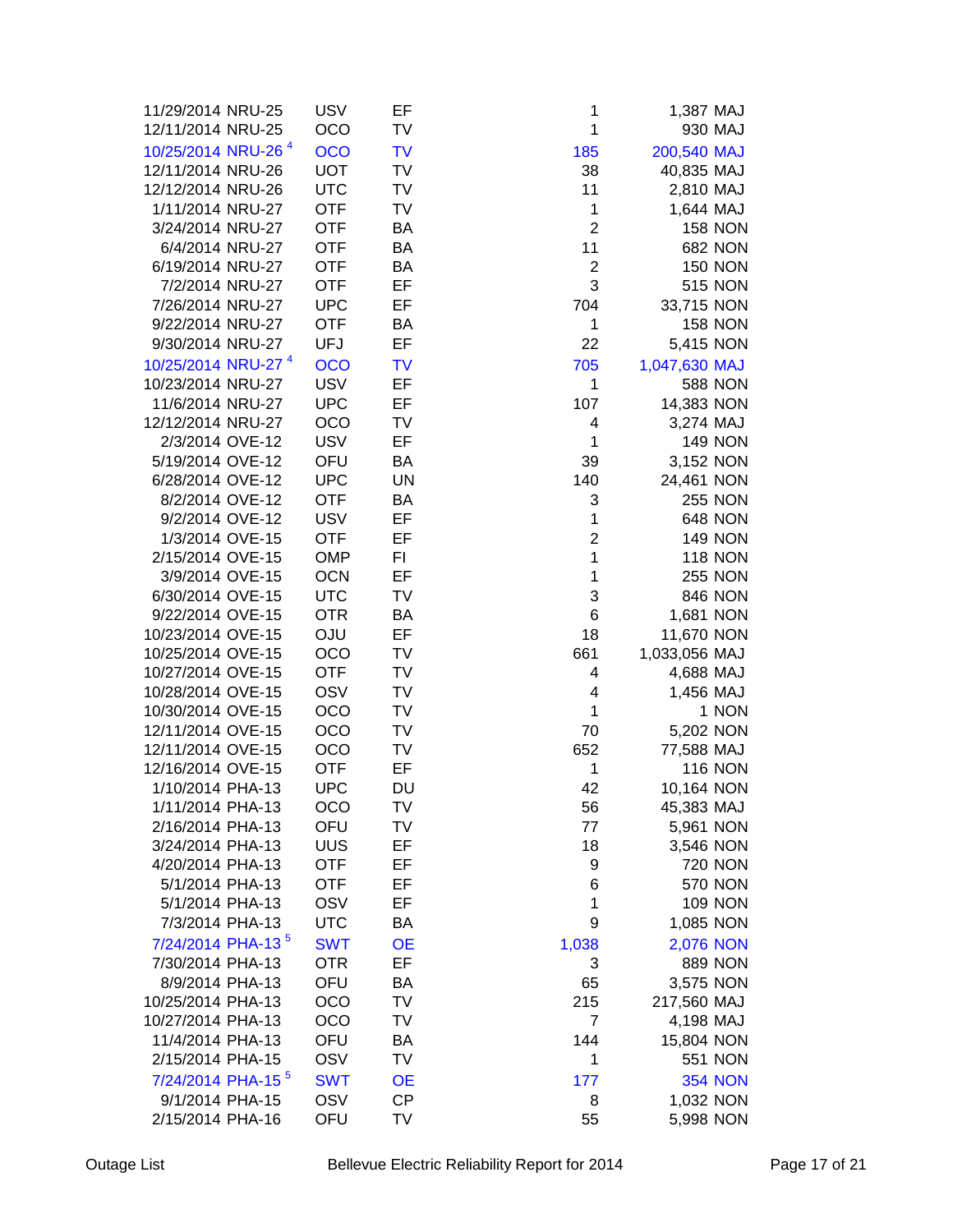| 4/16/2014 PHA-16              | <b>OTF</b> | EF        | 7              |                  | 468 NON        |
|-------------------------------|------------|-----------|----------------|------------------|----------------|
| 5/22/2014 PHA-16              | <b>UPC</b> | EF        | 20             | 9,720 NON        |                |
| 7/24/2014 PHA-16 <sup>5</sup> | <b>SWT</b> | <b>OE</b> | 1,928          | 3,856 NON        |                |
| 8/6/2014 PHA-16               | <b>OTF</b> | BA        | 1              |                  | <b>139 NON</b> |
| 10/25/2014 PHA-16             | <b>OCO</b> | TV        | 71             | 182,743 MAJ      |                |
|                               | <b>OCO</b> | TV        |                |                  |                |
| 10/25/2014 PHA-16             |            |           | 35             | 28,165 MAJ       |                |
| 10/26/2014 PHA-16             | OCO        | TV        | 35             | 27,292 MAJ       |                |
| 10/27/2014 PHA-16             | <b>OCO</b> | TV        | 35             | 36,012 MAJ       |                |
| 10/29/2014 PHA-16             | OCO        | TV        | 8              |                  | <b>178 MAJ</b> |
| 11/23/2014 PHA-16             | OSV        | TV        | $\mathbf{1}$   |                  | <b>125 NON</b> |
| 12/11/2014 PHA-16             | OCO        | TV        | 55             | 42,609 MAJ       |                |
| 12/12/2014 PHA-16             | OSV        | TV        | 1              |                  | 338 MAJ        |
| 3/3/2014 PHA-17               | <b>USV</b> | EF        | $\mathbf{1}$   |                  | <b>457 NON</b> |
| 6/13/2014 PHA-17              | <b>OFC</b> | EF        | 30             | 2,580 NON        |                |
| 7/24/2014 PHA-17 <sup>5</sup> | <b>SWT</b> | <b>OE</b> | 693            | <b>1,386 NON</b> |                |
| 7/26/2014 PHA-17              | <b>OCN</b> | EF        | 1              |                  | 82 NON         |
| 10/25/2014 PHA-17             | <b>OCO</b> | TV        | 24             | 33,852 MAJ       |                |
| 10/25/2014 PHA-17             | <b>OCO</b> | TV        | 114            | 337,712 MAJ      |                |
| 10/25/2014 PHA-17             | OCO        | TV        | 14             | 12,304 MAJ       |                |
| 1/11/2014 ROS-17              | <b>OJU</b> | TV        | 32             | 25,782 MAJ       |                |
| 3/30/2014 ROS-17              | <b>USV</b> | EF        | $\mathbf{1}$   |                  | <b>169 NON</b> |
| 5/5/2014 ROS-17               | <b>UPC</b> | EF        | 17             | 6,236 NON        |                |
| 5/8/2014 ROS-17               | <b>USV</b> | EF        | $\mathbf{1}$   |                  | <b>350 NON</b> |
| 8/23/2014 ROS-17              | <b>UPC</b> | EF        | 71             | 9,211 NON        |                |
| 8/26/2014 ROS-17              | <b>UFJ</b> | EF        | 71             |                  |                |
|                               |            |           | $\mathbf{1}$   | 11,029 NON       |                |
| 9/4/2014 ROS-17               | <b>USV</b> | EF        |                |                  | <b>387 NON</b> |
| 5/3/2014 SBE-22               | <b>UPC</b> | EF        | 14             | 6,778 NON        |                |
| 7/3/2014 SBE-22               | <b>OTF</b> | BA        | 3              |                  | <b>227 NON</b> |
| 8/26/2014 SBE-22              | <b>OPO</b> | EF        | 6              | 1,836 NON        |                |
| 9/4/2014 SBE-22               | <b>OTF</b> | BA        | 24             | 2,136 NON        |                |
| 10/25/2014 SBE-22             | <b>OTF</b> | EF        | 5              | 1,113 MAJ        |                |
| 10/25/2014 SBE-22             | <b>OCO</b> | <b>TV</b> | 329            | 282,554 MAJ      |                |
| 10/26/2014 SBE-22             | <b>OFC</b> | <b>TV</b> | 107            | 6,545 MAJ        |                |
| 10/28/2014 SBE-22             | <b>DNO</b> | TV        | 3              |                  | 449 MAJ        |
| 12/24/2014 SBE-22             | OSV        | TV        | 1              |                  | <b>141 NON</b> |
| 2/20/2014 SBE-23              | <b>UPC</b> | EF        | 17             | 5,771 NON        |                |
| 11/13/2014 SBE-23             | <b>UPT</b> | EF        | 44             | 18,700 MAJ       |                |
| 12/8/2014 SBE-23              | <b>UPC</b> | EF        | 16             | 6,085 NON        |                |
| 1/20/2014 SBE-25              | <b>UFJ</b> | EF        | 103            | 9,108 NON        |                |
| 2/12/2014 SBE-25              | OSV        | TV        | $\overline{2}$ |                  | 655 NON        |
| 2/28/2014 SBE-25              | <b>OPO</b> | <b>CP</b> | 54             | 20,520 NON       |                |
| 7/14/2014 SBE-25              | <b>OTF</b> | EF        | 3              |                  | <b>263 NON</b> |
| 8/1/2014 SBE-25               | OFU        | BA        | 22             | 1,100 NON        |                |
| 8/1/2014 SBE-25               | <b>ULO</b> | EF        | 56             | 7,112 NON        |                |
| 8/12/2014 SBE-25              | <b>UTC</b> | BA        | 22             | 1,738 NON        |                |
| 10/25/2014 SBE-25             | OCO        | TV        | 194            | 461,804 MAJ      |                |
| 10/26/2014 SBE-25             | OSV        | TV        | 5              | 8,890 MAJ        |                |
| 10/27/2014 SBE-25             | OSV        | TV        | 1              | 1,291 MAJ        |                |
| 1/20/2014 SBE-26              | OSV        | EO        | 10             | 2,424 NON        |                |
| 4/1/2014 SBE-26               | <b>OTF</b> | EF        | 4              |                  | <b>604 NON</b> |
| 4/3/2014 SBE-26               | <b>OTF</b> | EF        | 6              |                  | <b>309 NON</b> |
| 5/8/2014 SBE-26               |            | EF        | 1              |                  | <b>100 NON</b> |
|                               | OSV        |           |                |                  |                |
| 5/9/2014 SBE-26               | <b>USV</b> | <b>OE</b> | 1              |                  | <b>97 NON</b>  |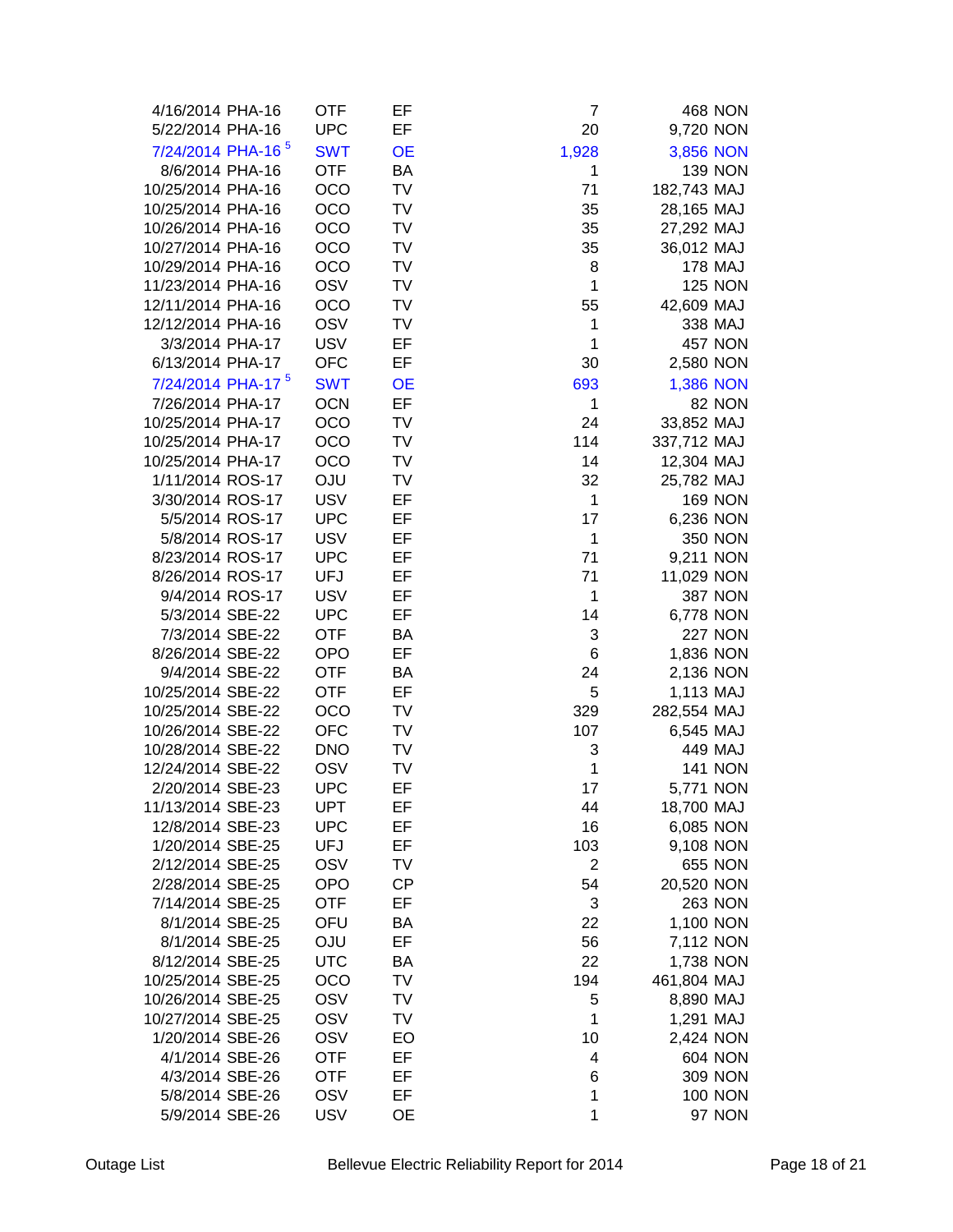| 5/21/2014 SBE-26               | <b>OTF</b> | EF        | $\overline{c}$ |               | <b>152 NON</b> |
|--------------------------------|------------|-----------|----------------|---------------|----------------|
| 5/25/2014 SBE-26               | <b>OTF</b> | BA        | 14             |               | 994 NON        |
| 5/29/2014 SBE-26               | <b>OTR</b> | BA        | 4              |               | <b>260 NON</b> |
| 6/13/2014 SBE-26               | OSV        | <b>TV</b> | $\mathbf{1}$   |               | <b>234 NON</b> |
| 7/6/2014 SBE-26                | <b>UFJ</b> | EF        | 36             | 7,092 NON     |                |
| 7/9/2014 SBE-26                | <b>OTF</b> | BA        | 6              |               | <b>300 NON</b> |
| 8/5/2014 SBE-26                | <b>OTF</b> | BA        | 10             |               | 950 NON        |
| 8/6/2014 SBE-26                | OFU        | BA        | 133            | 21,014 NON    |                |
| 8/6/2014 SBE-26                | <b>UPC</b> | EF        | 211            | 82,969 NON    |                |
| 8/7/2014 SBE-26                | <b>USV</b> | EF        | $\mathbf 1$    |               | 84 NON         |
| 8/15/2014 SBE-26               | <b>OTF</b> | EF        | 10             | 1,130 NON     |                |
| 8/18/2014 SBE-26               | <b>OTR</b> | EF        | 9              | 2,271 NON     |                |
| 9/6/2014 SBE-26                | <b>OTF</b> | BA        | $\mathbf{1}$   |               | <b>53 NON</b>  |
| 9/24/2014 SBE-26               | <b>UPC</b> | EF        | 6              | 2,761 NON     |                |
| 10/25/2014 SBE-26              | OCO        | TV        | 84             | 125,017 MAJ   |                |
| 10/25/2014 SBE-26              | OSV        | TV        | 1              | 4,594 MAJ     |                |
| 10/25/2014 SBE-26              | OCO        | TV        | 0              | 3,870 MAJ     |                |
| 10/26/2014 SBE-26              | <b>OCO</b> | TV        | 9              | 9,803 MAJ     |                |
| 10/26/2014 SBE-26              | <b>OTF</b> | TV        | $\overline{2}$ | 1,261 MAJ     |                |
| 10/27/2014 SBE-26              | <b>OCO</b> | TV        | 12             | 14,399 MAJ    |                |
| 11/4/2014 SBE-26               | OSV        | TV        | $\mathbf{1}$   |               | <b>214 NON</b> |
| 11/6/2014 SBE-26               | <b>OCO</b> | TV        | 6              |               | 630 NON        |
| 12/17/2014 SBE-26              | <b>OTF</b> | EF        | 1              |               | <b>73 NON</b>  |
| 12/24/2014 SBE-26              | <b>USV</b> | EF        | 1              |               | 1 NON          |
| 2/26/2014 SOM-13               | <b>UTR</b> | EO        | 8              | 1,736 NON     |                |
|                                |            | EF        |                |               |                |
| 4/29/2014 SOM-13               | <b>UPT</b> |           | 61             | 11,981 NON    |                |
| 10/2/2014 SOM-13               | <b>UTR</b> | EF        | 12             | 3,228 NON     |                |
| 10/25/2014 SOM-13 <sup>3</sup> | <b>OCO</b> | <b>TV</b> | 961            | 14,415 MAJ    |                |
| 12/23/2014 SOM-13              | <b>UPT</b> | EF        | 58             | 12,385 NON    |                |
| 6/6/2014 SOM-15                | <b>UPC</b> | EF        | 4              |               | <b>874 NON</b> |
| 6/24/2014 SOM-15               | <b>UPC</b> | EF        | 167            | 25,940 NON    |                |
| 7/3/2014 SOM-15                | <b>USV</b> | EF        | 1              |               | <b>147 NON</b> |
| 7/6/2014 SOM-15                | <b>UPC</b> | EF        | 22             | 5,120 NON     |                |
| 7/9/2014 SOM-15                | <b>USV</b> | EF        | 1              |               | <b>382 NON</b> |
| 7/15/2014 SOM-15               | <b>UPC</b> | EF        | 14             | 2,492 NON     |                |
| 8/28/2014 SOM-15               | <b>OTF</b> | BA        | $\overline{7}$ |               | <b>883 NON</b> |
| 10/18/2014 SOM-15              | <b>UPC</b> | EF        | 19             | 6,000 NON     |                |
| 10/25/2014 SOM-15 <sup>3</sup> | <b>OCO</b> | TV        | 1,725          | 25,875 MAJ    |                |
| 12/23/2014 SOM-15              | <b>USV</b> | EF        | 1              |               | <b>447 NON</b> |
| 12/24/2014 SOM-15              | <b>USV</b> | EF        | 1              |               | <b>107 NON</b> |
| 4/17/2014 SOM-16               | <b>OCO</b> | TF        | 1782           | 163,944 NON   |                |
| 5/4/2014 SOM-16                | OCO        | TV        | 5              | 1,395 NON     |                |
| 5/18/2014 SOM-16               | <b>OTF</b> | EF        | 8              |               | 991 NON        |
| 5/22/2014 SOM-16               | <b>OTR</b> | EF        | 1783           | 149,989 NON   |                |
| 5/24/2014 SOM-16               | <b>UPC</b> | EF        | 322            | 42,713 NON    |                |
| 5/30/2014 SOM-16               | <b>UPT</b> | EF        | 42             | 1,134 NON     |                |
| 5/30/2014 SOM-16               | <b>UPT</b> | EF        | 42             | 1,157 NON     |                |
| 6/6/2014 SOM-16                | UEL        | EF        | 121            | 43,742 NON    |                |
| 7/8/2014 SOM-16                | <b>UTR</b> | EF        | 8              | 1,512 NON     |                |
| 8/12/2014 SOM-16               | <b>OTR</b> | BA        | 6              |               | <b>892 NON</b> |
| 9/24/2014 SOM-16               | <b>OTR</b> | TV        | 1              |               | <b>110 NON</b> |
| 10/15/2014 SOM-16              | OSV        | TV        | 3              |               | <b>604 NON</b> |
|                                |            |           |                |               |                |
| 10/25/2014 SOM-16              | OCO        | TV        | 2352           | 2,673,626 MAJ |                |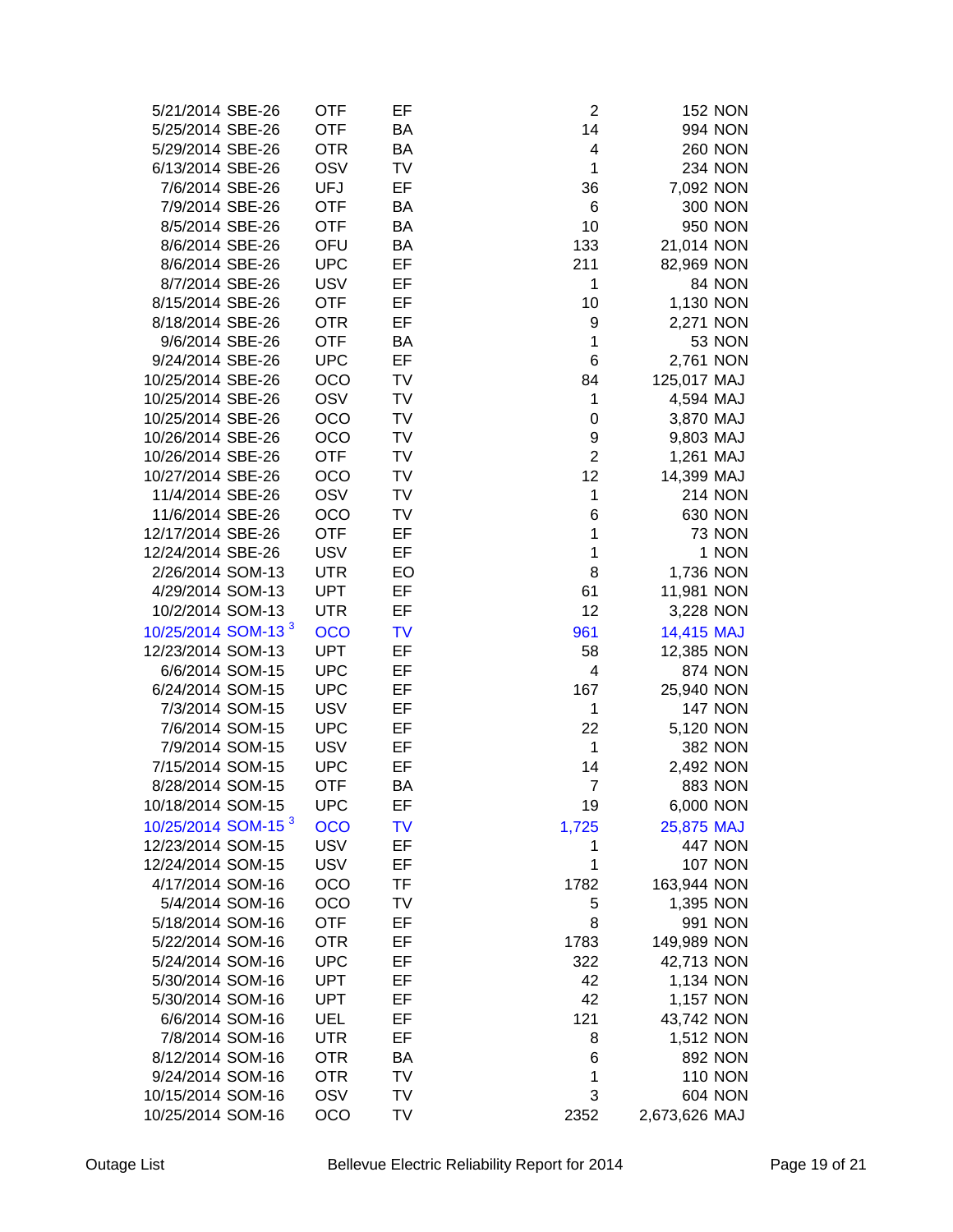| 10/25/2014 SOM-16 <sup>3</sup> | <b>OCO</b>    | TV        | 2,352          | 35,280 MAJ    |                |
|--------------------------------|---------------|-----------|----------------|---------------|----------------|
| 10/26/2014 SOM-16              | OCO           | TV        | 35             | 51,402 MAJ    |                |
| 10/26/2014 SOM-16              | OCO           | TV        | 3              | 4,845 MAJ     |                |
| 11/12/2014 SOM-16              | <b>OCO</b>    | TV        | 2352           | 215,642 MAJ   |                |
| 1/24/2014 SOM-17               | <b>UPC</b>    | EF        | 128            | 28,234 NON    |                |
| 1/29/2014 SOM-17               | <b>UFJ</b>    | EF        | 171            | 31,402 NON    |                |
| 2/18/2014 SOM-17               | <b>OTF</b>    | TV        | 1              |               | <b>65 NON</b>  |
| 2/20/2014 SOM-17               | <b>USV</b>    | <b>DU</b> | 1              |               | <b>637 NON</b> |
| 2/27/2014 SOM-17               | <b>OTR</b>    | EF        | 4              |               | <b>948 NON</b> |
| 4/9/2014 SOM-17                | OFU           | BA        | 125            | 14,750 NON    |                |
| 5/18/2014 SOM-17               | OFU           | BA        | 271            | 33,604 NON    |                |
| 5/19/2014 SOM-17               | <b>USV</b>    | EF        | 1              |               | <b>108 NON</b> |
| 5/23/2014 SOM-17               | <b>USV</b>    | EF        | 1              |               | 396 NON        |
| 6/30/2014 SOM-17               | OCO           | FI.       | 1              |               | <b>109 NON</b> |
| 7/20/2014 SOM-17               | OTF           | BA        | 15             | 1,560 NON     |                |
| 8/14/2014 SOM-17               | <b>UTC</b>    | BA        | 23             | 2,162 NON     |                |
| 10/25/2014 SOM-17              | OCO           | TV        | 1785           | 1,702,890 MAJ |                |
| 10/25/2014 SOM-17 <sup>3</sup> | OCO           | <b>TV</b> | 1,785          | 26,775 MAJ    |                |
| 10/26/2014 SOM-17              | <b>OSV</b>    | <b>TV</b> | 8              | 21,323 MAJ    |                |
| 10/26/2014 SOM-17              | <b>OCN</b>    | TV        | 1              | 2,806 MAJ     |                |
| 10/29/2014 SOM-17              | OSV           | TV        | 1              |               | <b>196 MAJ</b> |
| 11/8/2014 SOM-17               | <b>USV</b>    | EF        | 2              |               | <b>237 NON</b> |
| 11/8/2014 SOM-17               | <b>USV</b>    | EO        | $\overline{2}$ |               | <b>205 NON</b> |
| 11/13/2014 SOM-17              | <b>USV</b>    | EF        | 1              |               | 584 MAJ        |
| 11/14/2014 SOM-17              | <b>USV</b>    | EF        | 1              |               | 262 MAJ        |
| 11/19/2014 SOM-17              | <b>OTR</b>    | EF        | 14             | 4,193 NON     |                |
| 12/9/2014 SOM-17               | <b>UPC</b>    | EF        | $\mathbf{2}$   |               | <b>732 NON</b> |
| 12/15/2014 SOM-17              | <b>OTF</b>    | EO        | 1              |               | <b>167 NON</b> |
|                                | <b>Totals</b> |           | 81,001         | 29,261,705    |                |

| Totals                                             | 81.001 | 29,261,705 |
|----------------------------------------------------|--------|------------|
| Totals excluding substation & transmission outages | 56.794 | 25,149,504 |

Notes:

- 1 Bird contact in substation took transformer bank out of service
- 2 Animal contact in substation took transformer bank out of service
- 3 Transmission line outage (tree limb) interupted service to substation
- 4 Tree limb in substation took transformer bank out of service
- 5 Operations error interupted service to substation